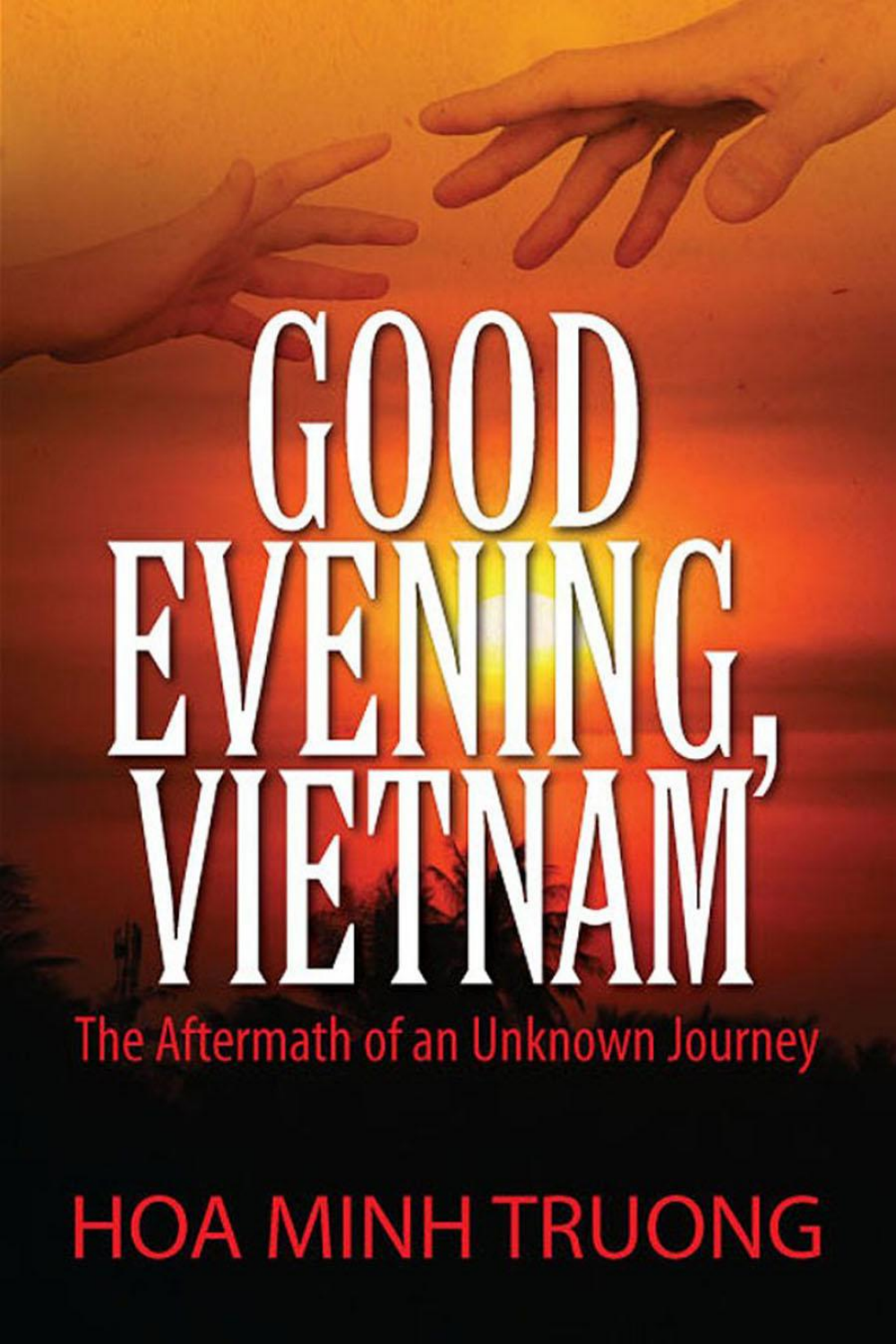# **Good Evening, Vietnam**

## *The Aftermath of an Unknown Journey*

## **Hoa Minh Truong**



Strategic Book Publishing and Rights Co.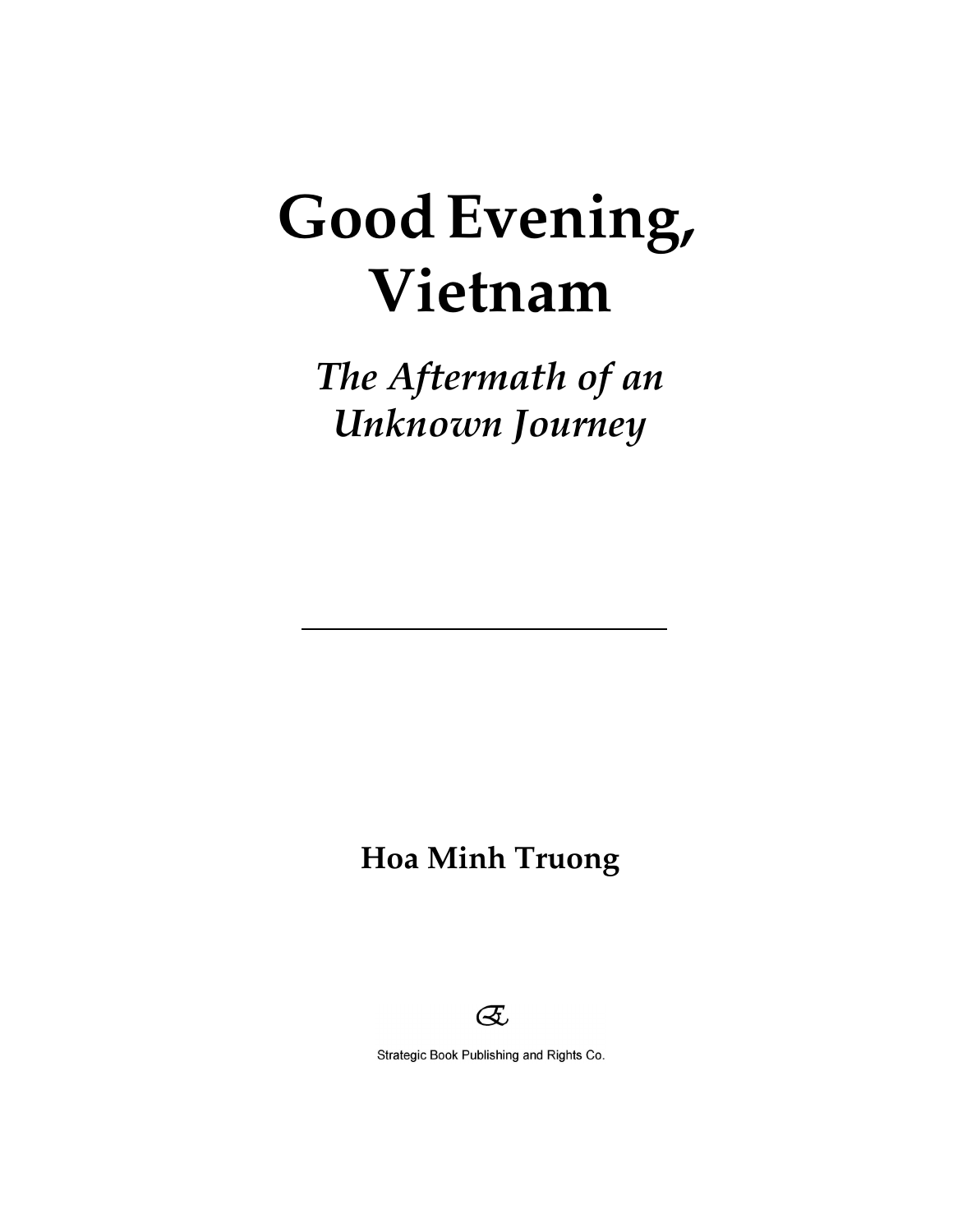Copyright 2011 All rights reserved — Hoa Minh Truong

No part of this book may be reproduced or transmitted in any form or by any means, graphic, electronic, or mechanical, including photocopying, recording, taping, or by any information storage retrieval system, without the permission, in writing, from the publisher.

Strategic Book Publishing and Rights Co. 12620 FM 1960, Suite A4-507 Houston, TX 77065 www.sbpra.com

ISBN: 978-1-61897-788-5

Typography and page composition by J. K. Eckert & Company, Inc.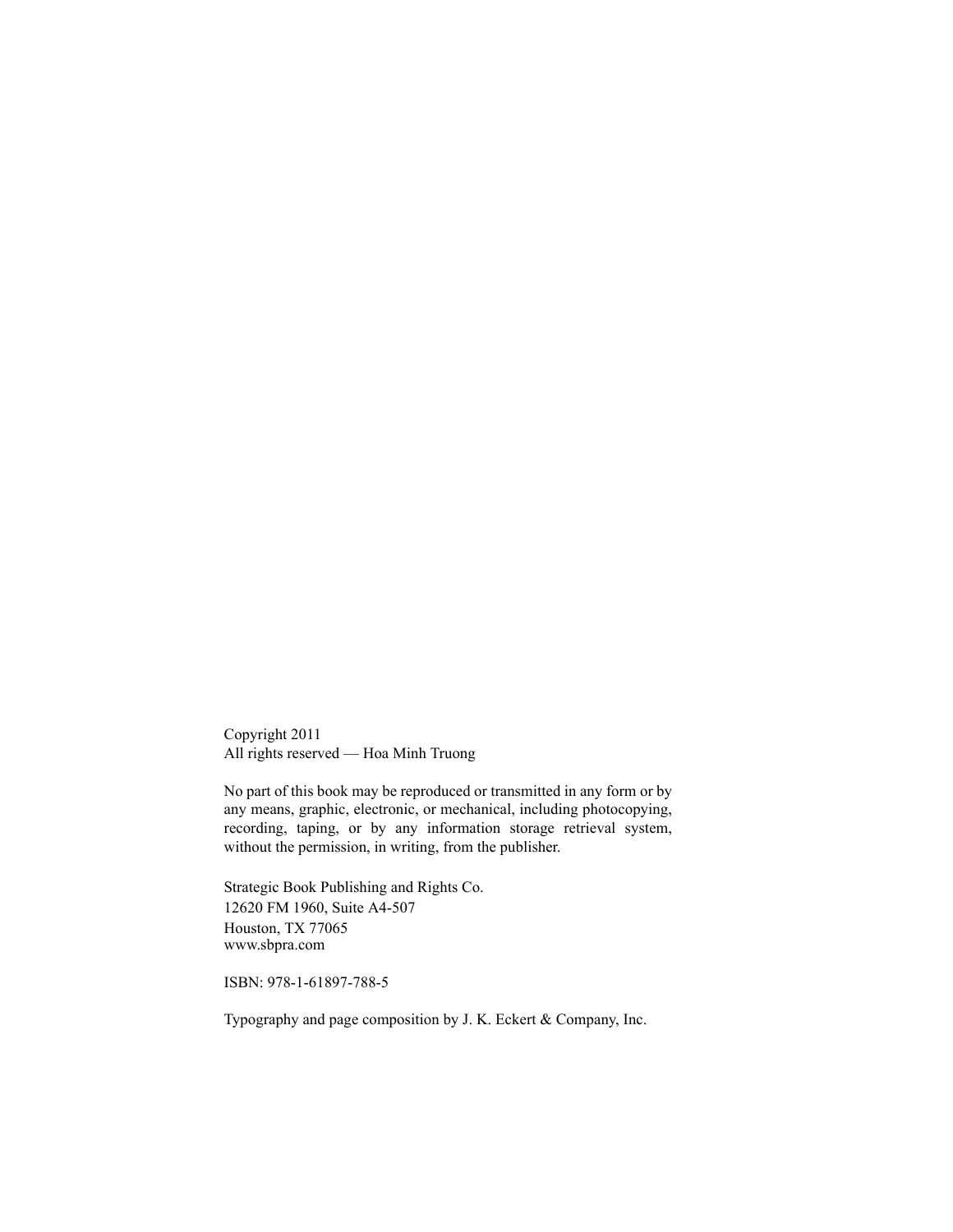#### *THIS BOOK IS DEDICATED TO:*

*The Vietnam veteran's allies, the ex-ARVN members, as a tribute to those who sacrificed their lives to fight against the communist in the Vietnam War. I am grateful to AEG for introducing my two books,*  The Dark Journey *and* Good Evening, Vietnam, *to the world. Thanks to Mr. Nguyen The Phung for your computer assistance. To my wife, Thi Thu Thanh Nguyen, who has* 

*supported me in writing since 1984.*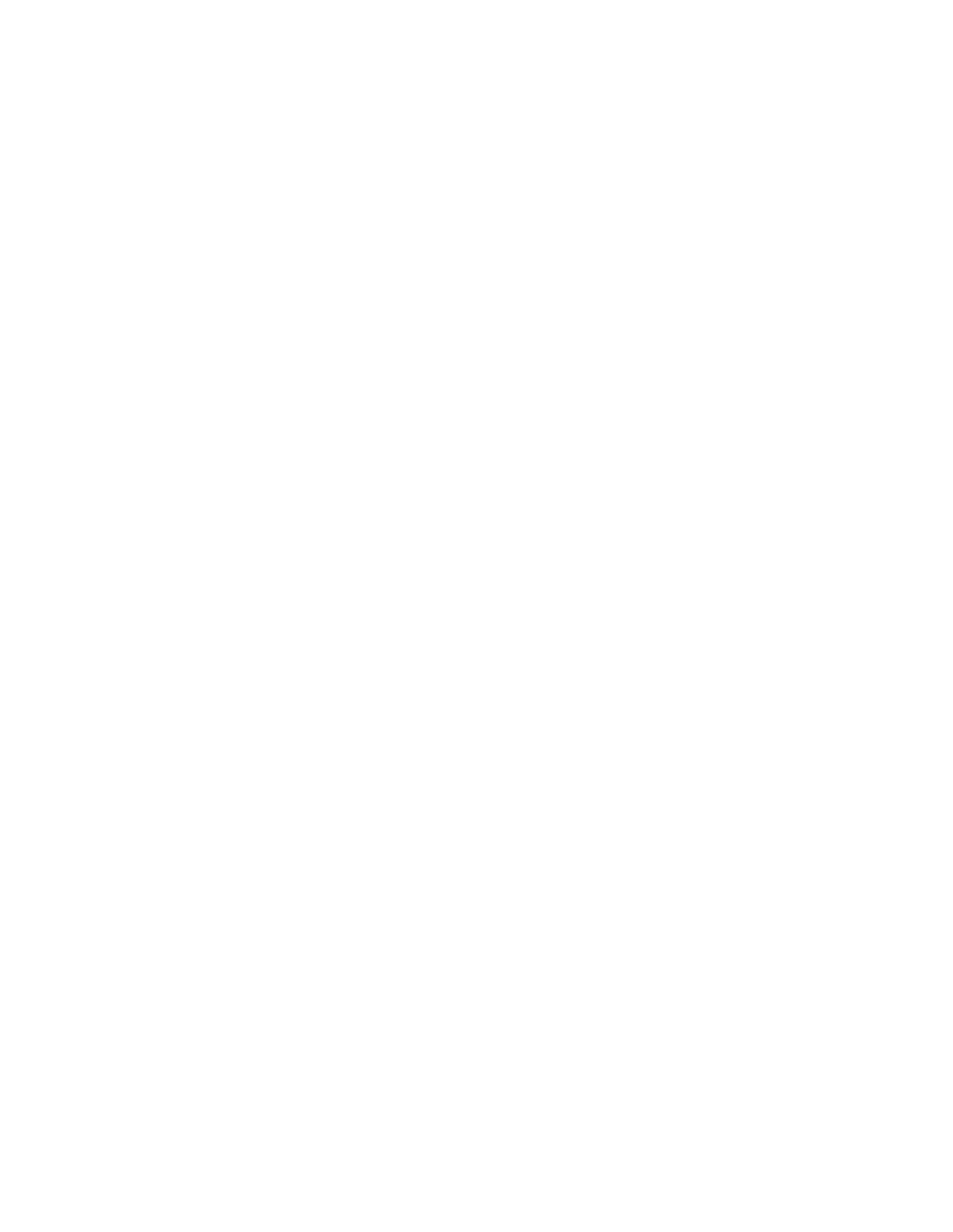## **Contents**

| Chapter 4—After the Fall of Saigon into Enemy Hands 115 |
|---------------------------------------------------------|
|                                                         |
|                                                         |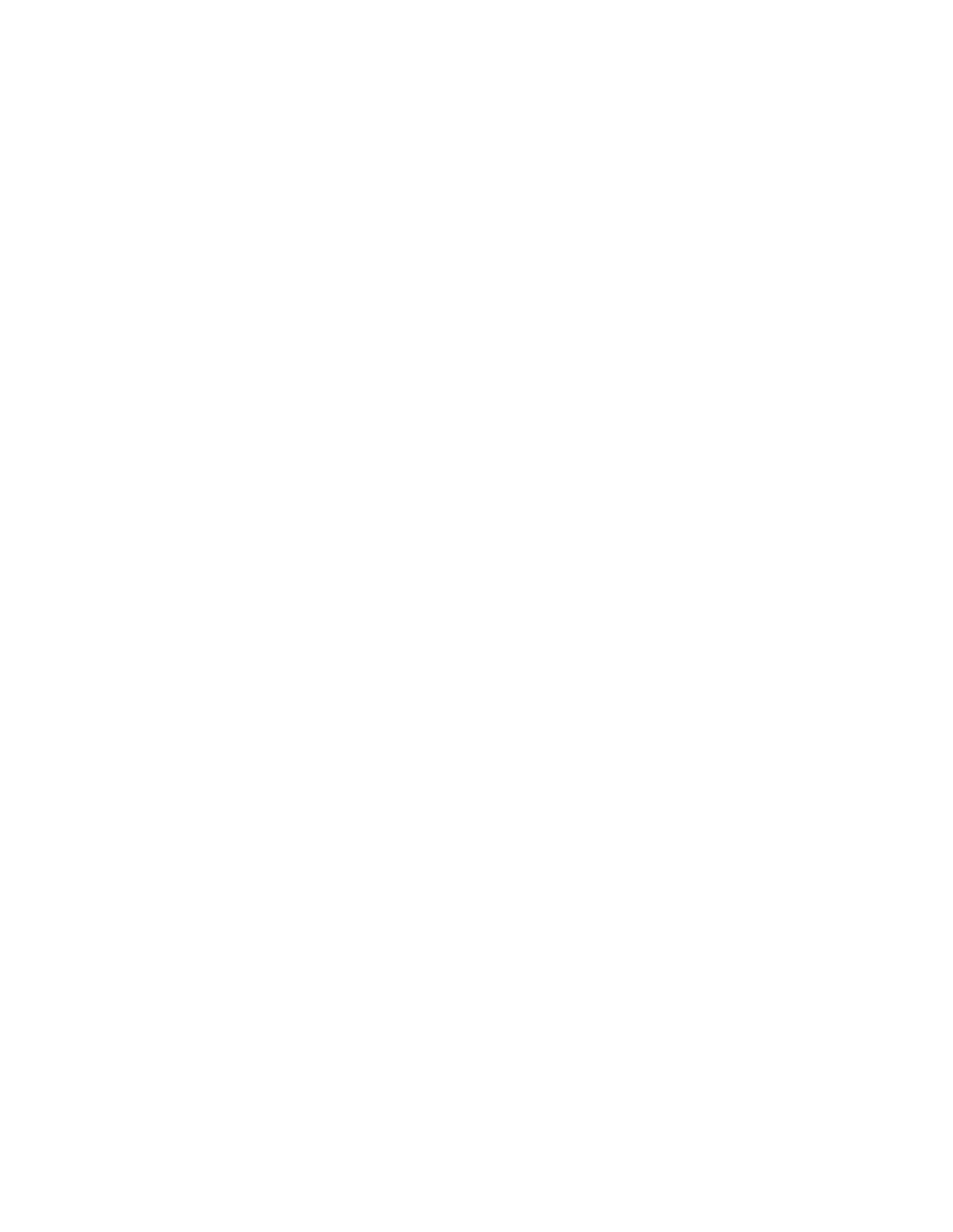## Preface

The writing of this fictional story is based upon many real-world characters and experiences surrounding the Vietnam War (1955–1975). For those unfamiliar with the war, some background information may be helpful.

During much of the 19<sup>th</sup> century, France controlled large areas of Indochina, including the country of Vietnam. When France fell to Germany during World War II (WWII), Vietnam began to again pursue its independence. In May 1941, the "Viet Minh" Front was founded, and the avowed communist, Ho Chi Minh, became its leader. At the conclusion of WWII, France attempted to reassert control in Indochina. They had the support of the Allied Forces (i.e., much of Europe and the United States), as efforts were being made to "normalize" the world following WWII, and France had held control in that area for nearly one hundred years prior to the conflict.

However, the French were opposed by the Viet Minh Front, and also the Vietnamese people, but Ho Chi Minh who had two faces: previously, in the Fontainbleau Convention in 1946, he secretly invited the French to come back. Then, after the French had returned to Vietnam, he appealed the Vietnamese people to resist them. The acts of Ho Chi Minh became controversial among the Vietnamese people. The nationalist political parties inside the Viet Minh Front strongly opposed and condemned Ho Chi Minh as a traitor. He explained to his communist comrades, "The French are the secondary enemy; the noncommunist elements are nearest and most dangerous enemies. By cooperating temporarily with the secondary enemy, we can use their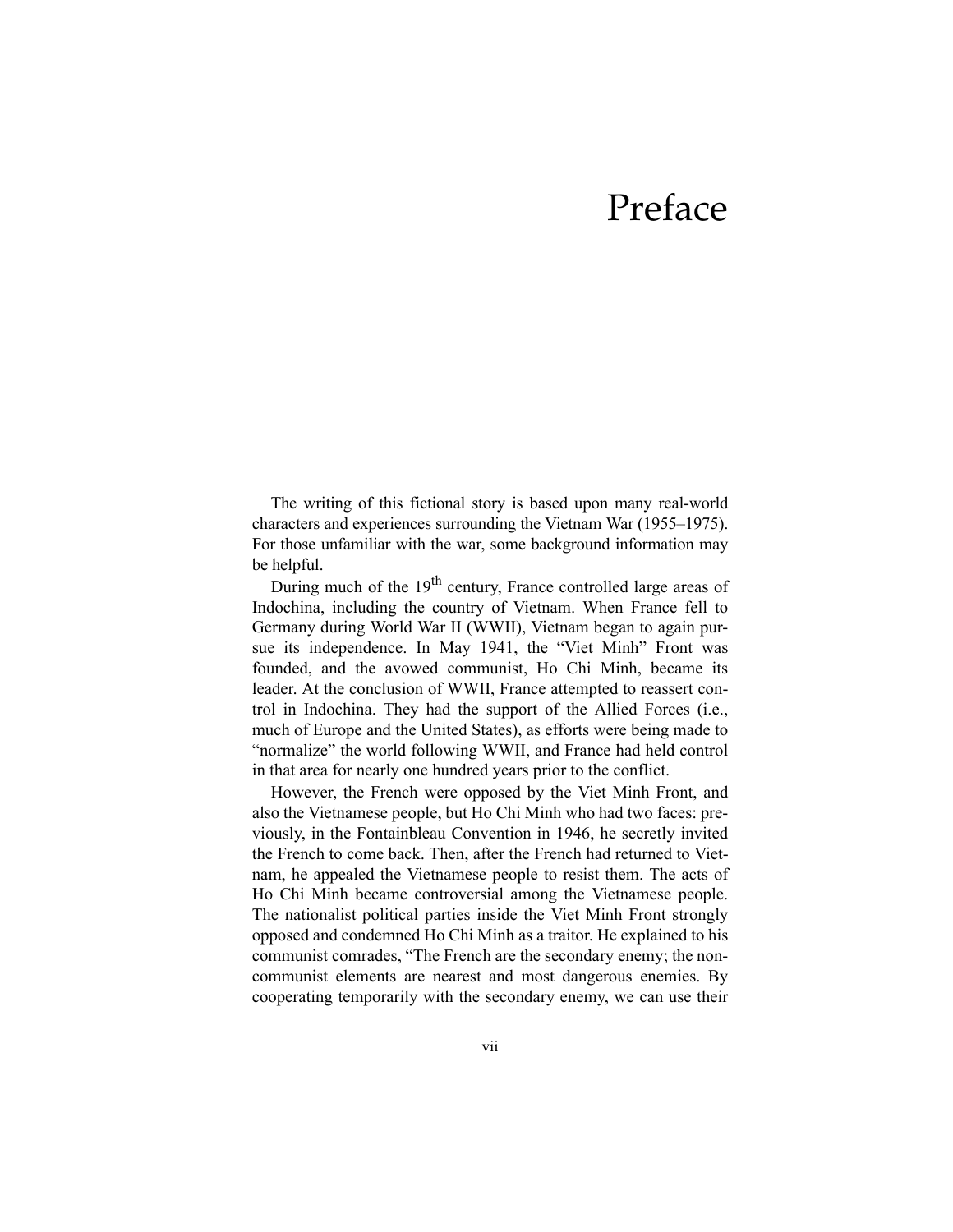hand to annihilate the local enemies, which will create a stronger communist party."

The Viet Minh Front by now had received considerable military weaponry from the vanquished Japanese, as well as from Russia and China. With the Viet Minh Front closely allied with various communist regimes, deep concern arose about the emergence of yet another communist nation that could destabilize democratic countries in that region. The world had barely emerged from the scathing losses realized when totalitarian- and communist-led nations had attempted to exert dominance during WWII, and thus most democratic countries opposed the idea of any further spread of communism.

On May 7, 1954, the Viet Minh soundly defeated the French forces deployed in the nation. Subsequently, through an international convention held in Geneva, Switzerland, the French negotiated a ceasefire agreement with the Viet Minh. At that same convention, independence was also granted to Cambodia, Laos, and Vietnam. However, no formally established government yet existed in Vietnam, and many in the country were divided between the proposed communist leadership of Ho Chi Minh in the North and that of the anticommunist Ngo Dinh Diem in the South. Through the Geneva Convention Accords, the country was temporarily partitioned at the  $17<sup>th</sup>$  parallel, and civilians were permitted to move between the two provisional states for a 300-day period. Elections were to follow in 1956 to establish a unified government. Eventually, the northern people recognized the real barbarious face of Vietnam communist party, so about one million people fled to the South for freedom.

In 1954, former Emperor Bao Dai, then national leader of South Vietnam, invited Mr. Ngo Dinh Diem to accept the position of prime minister. However, Diem also understood that the Geneva Convention was just set up by France and Russia, China, and the Vietnam communist party, so he announced in June 1955 that elections would not be held, having concluded that no free election would be possible in the communist North.

On the other hand, the security status of southern was in difficult circumstances. Inside, the Diem government had faced the pressure from U.S. General Collins and French General Ely about the numerous cabinet members each side recommended. Another serious problem was that the most of southwest provinces were dominated by the religious sect of Cao Dai and Hoa Hao. They had their own armed forces, government, and legal rules (natural law). At the center of Vietnam, the provinces of Quang Nam, Quang Ngai, Binh Dinh, and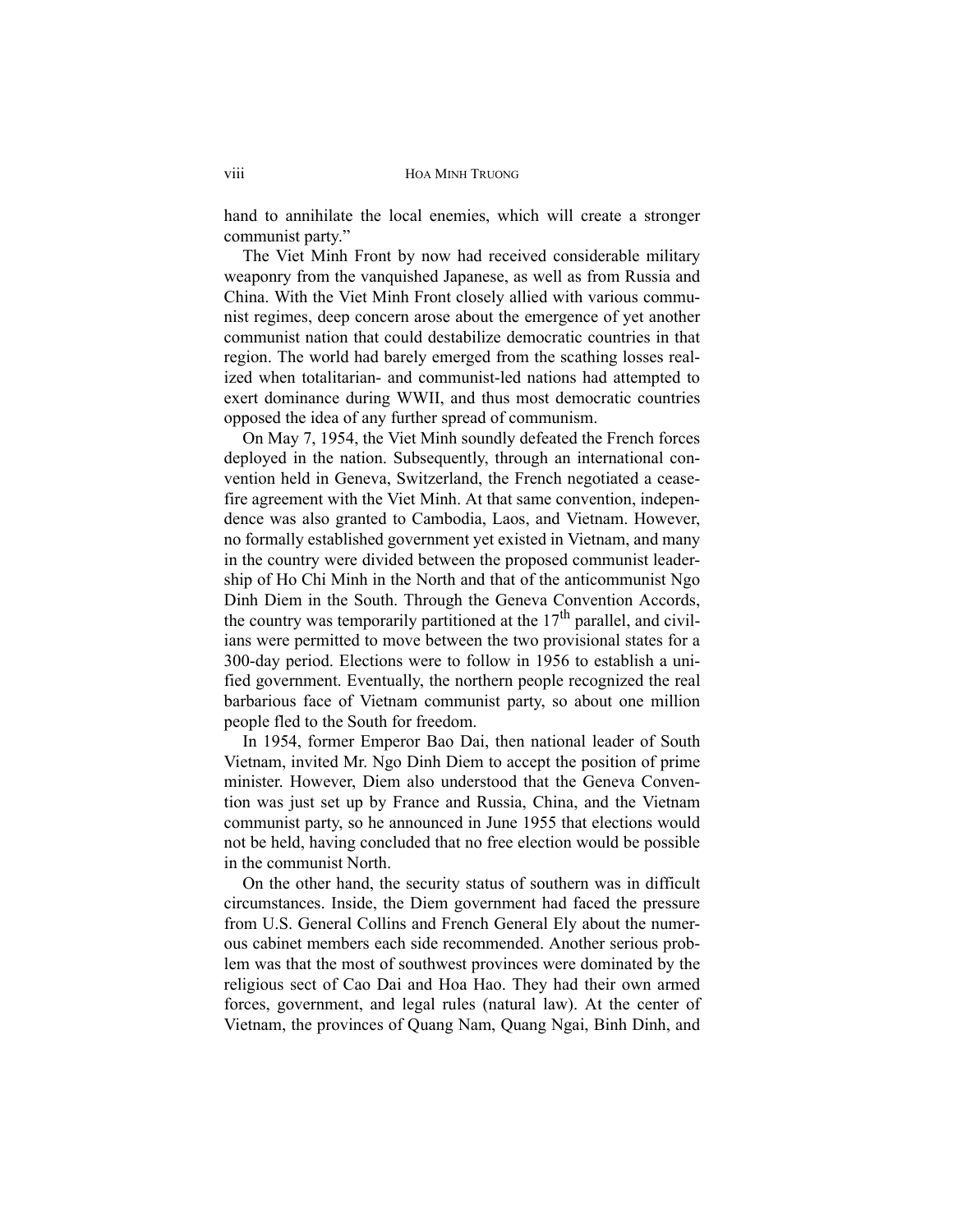Phu Yen were controlled by the former of Fifth Corps of the Viet Minh Front and were a stronghold region of Vietnamese communists. In addition, there were the other nationalist political parties of Viet Nam, Quoc Dan Dang and Dai Viet Quoc Dan Dang. But remarkably, Saigon and Cholon had been held by Binh Xuyen organization.

Security was not stable, but the both the U.S. and French sides warned Mr. Diem not to act strongly, as that might lead to a civil war. Actually, U.S. General Collins disliked Mr. Diem, although Secretary of State John Foster Dulles and Senator Mansfield supported him. Nevertheless, General Collins had always wanted to replace Diem, so he returned U.S. to convince Mr. Dulles.

Around the same time, Mr. Diem launched a military operation against the Binh Xuyen force, led by warlord Colonel Le Van Vien, nicknamed Bay Vien. Headquartered at Cau Chu Y region, this organization had controlled the most powerful security force, named "fighting police," and the gambling business and sex industry in the Saigon and Cholon areas. In this military campaign, Cao Dai cooperated. Unfortunately, Cao Dai Lieutenant General Trinh Minh The was killed in the battle. Mr. Diem also convinced the Cao Dai and Hoa Hao religious sects to unite to achieve a rebuilt southern country. Je was successful, and most of the Hoa Hao generals (such as Tran Van Soai, Nguyen Giac Ngo, and Lam Thanh Nguyen) turned back to the government. An exception was Major General Le Quang Vinh, nicknamed Ba Cut, who remained in rebel status until he was later arrested and beheaded in Can Tho province. On May 2, 1955, when General Collins returned to Vietnam, national security was stable, and all went well. He was replaced by Mr. Federick Reinhardt, the first ambassador to South Vietnam.

Mr. Diem also faced Ho Chi Minh sympathizers, and broad-based opposition to his harsh tactics soon emerged. On October 26, 1955, Diem established the Republic of Vietnam (ROV) after emerging as the winner in opinion polling between former Emperor Bao Dai and Prime Minister Ngo Dinh Diem, and he became the president of the first Republic of Vietnam.

Because Diem was fervently anticommunist and socially conservative, he had the support of many democratic countries. However, in his home country, he was seen as part of the "elite" who had worked under French rule. Mr. Diem had previously been interior minister of the Hue Dynasty, but under the colonial government's probation, so many people (especially former members of the Viet Minh Front) disliked his government. Furthermore, the Hamlet Stra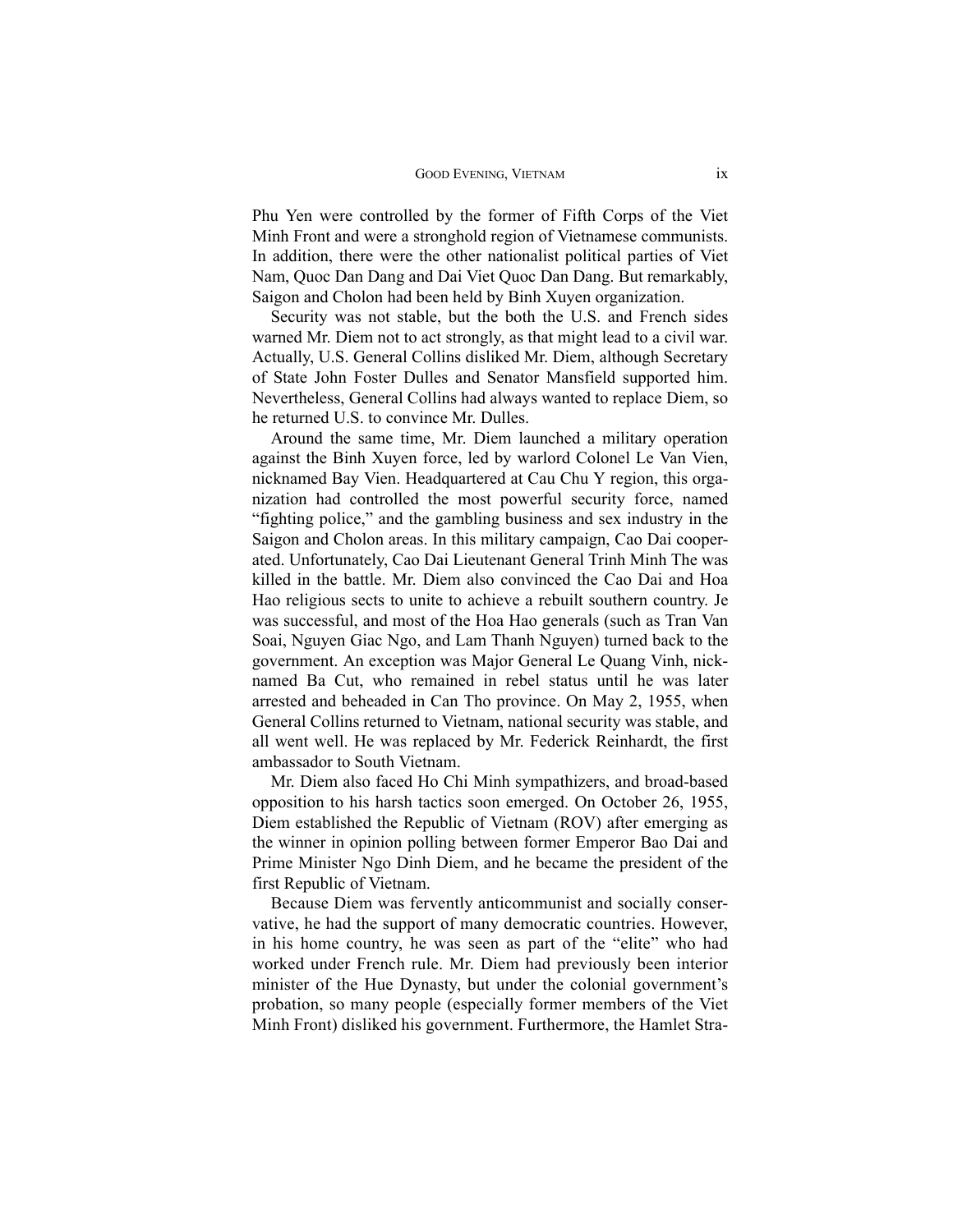tegic Scheme WAS applied (actually the act 10/59) and swept the communist rebels from the countryside. In 1958, 12,000 Viet Cong terrorists were killed and another 40,000 Viet Cong criminals were jailed after falling into the killing mission or having hard evidence linking them to Vietnam communist. The espionage agent network in the South that had been deployed after the Geneva Convention by Ho Chi Minh became disabled. He then had to send in replacement troops. (Most returned troops had a southern background, but some at the university level remained in the North.)

Since 1954, Russia had become became more involved, leading to the "Sino-Soviet split," which reduced the influence of communist China. Russia insisted that the Viet Minh accept a division of the country. By 1956, Ho Chi Minh pretending to be seeking the reunification of the nation, had begun a low-level insurgency movement in response to Diem's "Denunciation of Communists" campaign. But in fact, Ho Chi Minh created the war on orders from the Soviet Union and China's. In this effort, Ho Chi Minh was careful to garner favor with the populous wherever possible, saying:

Do not engage in military operations; that will lead to defeat. Do not take land from a peasant. Emphasize nationalism rather than communism. Do not antagonize anyone if you can avoid it. Be selective in your violence. If an assassination is necessary, use a knife, not a rifle or grenade. It is too easy to kill innocent bystanders with guns and bombs, and accidental killing of the innocent bystanders will alienate peasants from the revolution. Once an assassination has taken place, make sure [the] peasants know why the killing occurred.

Although Ho Chi Minh increasingly tried to gather popular support via lies, propaganda, and threatened terrorism, under Diem's government, most of the territory remained in a good security situation. However, after the coup d'eatat on November 1, 1963, General Duong Van Minh and his colleagues were not able to manage the country. Its so-called "general revolution committee" unconditionally released almost all of the Viet Cong espionage agents. Among them was Mr. Nguyen Ngoc Ban, nicknamed Muoi Huong, highest commander of the Southern network.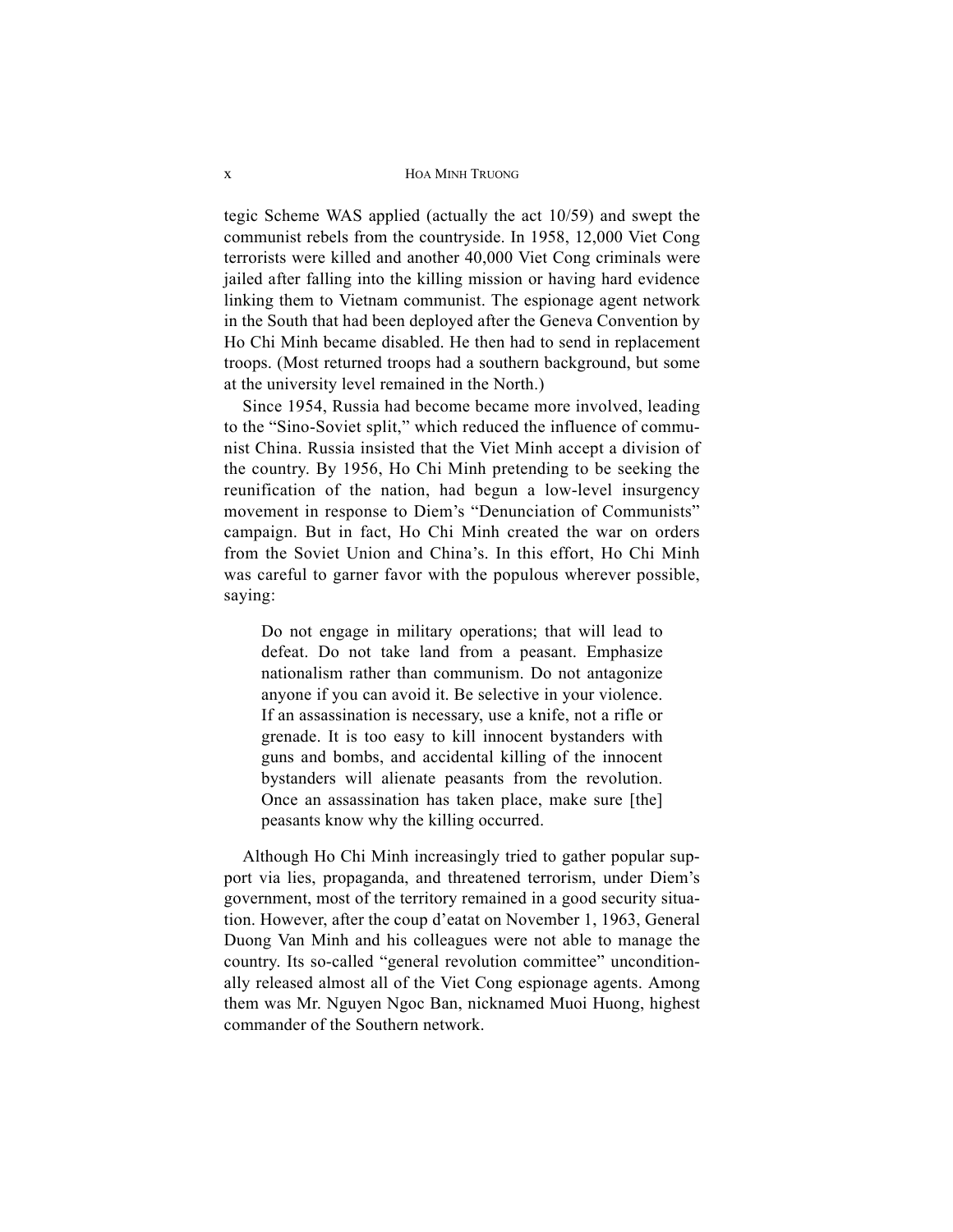Soon, the South's guerrilla fighters—the Viet Cong—were engaging in open conflict under the leadership of Ho Chi Minh. As the conflict escalated, multiple military organizations became involved. The anticommunist South Vietnamese government soldiers served in the "Army of the Republic of Vietnam" (ARVN). Combatants from the North included (1) the Vietnam People's Army (VPA), which was also known as the North Vietnamese Army (NVA), and (2) the Viet Cong, or National Liberation Front of South Vietnam (NLF), which was a South Vietnamese communist army.

Concerned about a communist takeover, the United States was increasingly drawn into an alliance with Diem, but the involvement was limited to aid and advisors. But after the coup d'etat 1963, the new government allowed the U.S. to send in troops, with a high tide of up to half million soldiers. In 1967, following a series of coups, General Nguyen Van Thieu became president of second republic, based on the Constitution of April 1, 1967.

The withdrawal of the United States military from Vietnam was completed on April 30, 1975, by the last president, General Duong Van Minh. He appointed a Prime Minister, Mr. Vu Van Mau, expelled D.A.O. Vietnam communists then claimed an unpredicted victory.

The war exacted a terrible toll in the loss of human lives. It is estimated that between one and three million Vietnamese civilians and including soldiers both sides were killed, along with some 200,000 to 300,000 Cambodians, 20,000 to 200,000 Laotians, and 58,159 U.S. soldiers. After the United States reduced the aid, the ARVN was quickly overcome, and later the country fell into the hands of the North Vietnamese communist. The consequence of the Vietnam War cost so many lives. Particularly, the North Vietnam communists and Viet Cong killed about 1,500,000. Even today, about 300,000 troopers remain missing. But the ARVN lost about 300,000 soldiers, and 100,000 ARVN and public servants were never returned home after being imprisoned in reeducation camps after the war ended.

#### § § § § § §

The writing of this fictional story was begun in January 2006 and was finished on November 18, 2010. The story could have happened anywhere in Vietnam during the Vietnam War and after the fall of Saigon on April 30, 1975.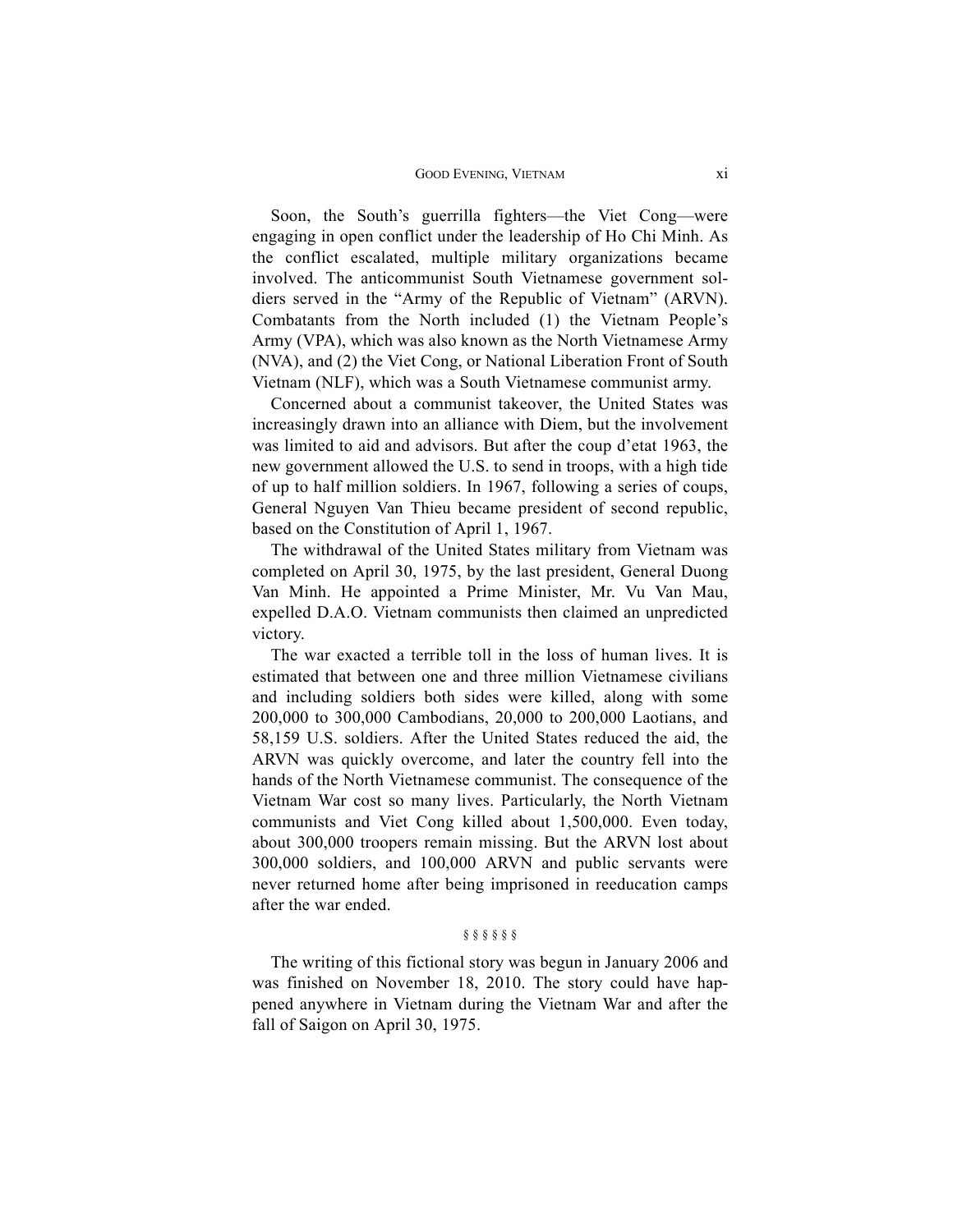In the United States, the Civil War ended when both sides recognized their mistakes, after which the winner took no action of vengeance on the loser. Each side endeavored to treat the other fairly, and all contributed a hand to help rebuild the country together.

However, the Vietnam War was not followed by similar mutual cooperation. After the new South Vietnam government took over, following their unprecedented victory on April 30, 1975, the winning Viet Cong took an entirely different approach. They imprisoned hundred of thousands of Republic of Vietnam military personnel and public servants under the guise of "reeducation" through a so-called "tolerance policy" of the revolutionary government.

To calm those being imprisoned, and the public, the Viet Cong first responded with propaganda telling the people involved that they would be sent to a centralized location for only about a week. After learning revolutionary policy, they would then return to live with their families.

Unfortunately, most of prisoners were kept a few years to two decades in these long-term jails without any justice at all—not even a court appearance to hear the charges that had been brought against them, or to allow them some word of defense—unlike the legal systems of the democratic countries in the rest of the world.

There were hundred of thousands of people who never came home, having died from the harsh treatment they received during their many years in the reeducation camps. Nevertheless, the Viet Cong still dug up graves and destroyed many cemeteries (thereby dishonoring the dead) and smashed the statues of South Vietnamese soldiers after winning the war.

Whether still alive or dead, past South Vietnam government members and sympathizers, along with their relatives, would face the same harsh circumstances from the discriminatory and revenging policies of the Viet Cong regime; even the children would face retaliatory treatment in their schools and society.

This story tells of a young U.S. soldier who came to Vietnam on his "tour of duty" and was later captured by the Viet Cong after a failed mission. He endured great suffering and harsh treatment while in the custody of the enemy. Fortunately, he was eventually released, and he returned home through a prisoner exchange scheme agreed upon after the Paris Peace Accords were signed on January 27, 1973. However, the war was not over until April 30, 1975, ending with the unexpected victory of the Viet Cong.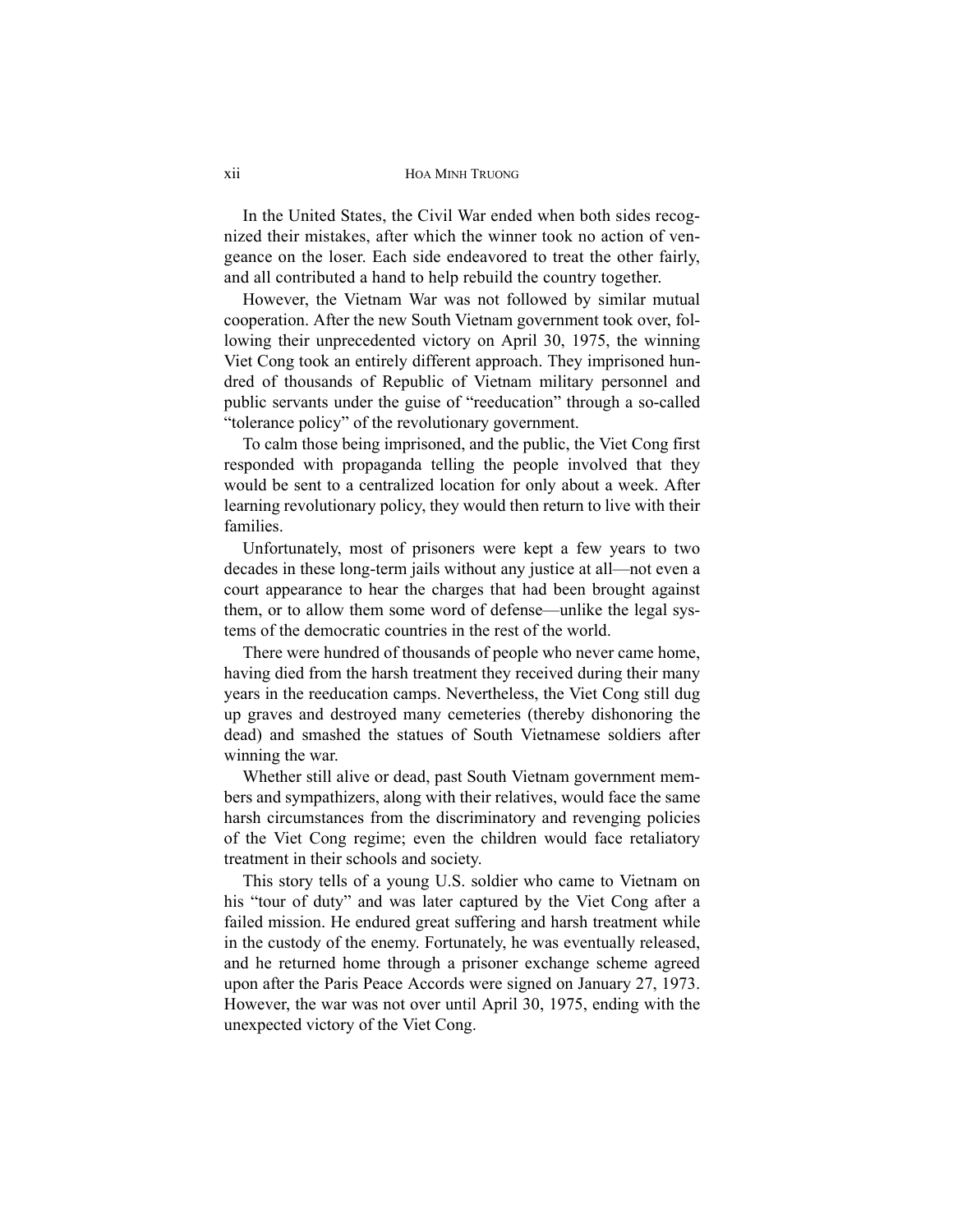After the Soviet Union and the East European communist nations collapsed, the Vietnamese communist regime opened its doors to international commerce for economic survival. In doing so, they applied a so-called "free market under control of socialism" approach. During this period, the former U.S. soldier of our story returns to Vietnam and finds the child he left behind after he was captured by the Viet Cong following his failed mission.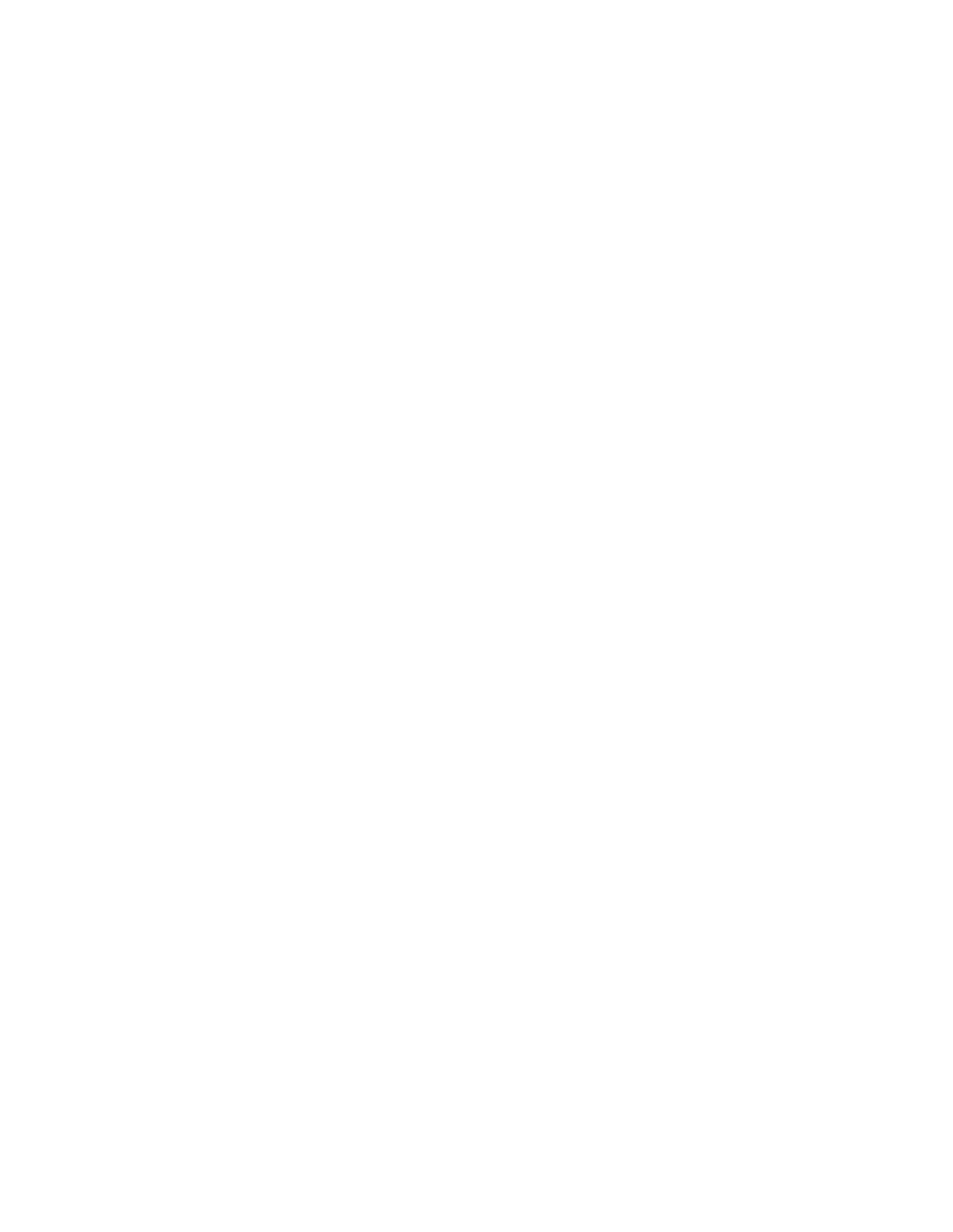## 1 The Decision Needed

Winter had arrived a couple months before and much of the United States of America, including its capital in Washington, D.C., was covered by the snow. Thus, the entire surrounding area was blanketed in white. Millions of snowy flakes had fallen and built up the ice even thicker than before.

Along the roadsides in the surrounding area the houses, trees, and lawns were all covered in the same sparkling white.

The sun seemed to have little opportunity to appear, as clusters of gray clouds continually crowded the sky. Despite this, there were still some patches of sunlight that spread a fleeting glow over small spaces on landscapes elsewhere. As the sun set, however, the heavy clouds left passersby unable to recognize between evening and night, and most of the area sank into dark shadows. A cold wind began blowing through the scene, making it even more melancholy than before.

Soon the evening sky became darker with the normal waning of the day that came earlier and earlier in the deepening winter season. The snow was now falling heavily enough that most people didn't want to leave their homes to go anywhere, at least not unless it was an absolute necessity. In the worsening weather, everyone knew to stay indoors with their heaters on, unless they had to go to work, or encountered an emergency, or had to shop for food.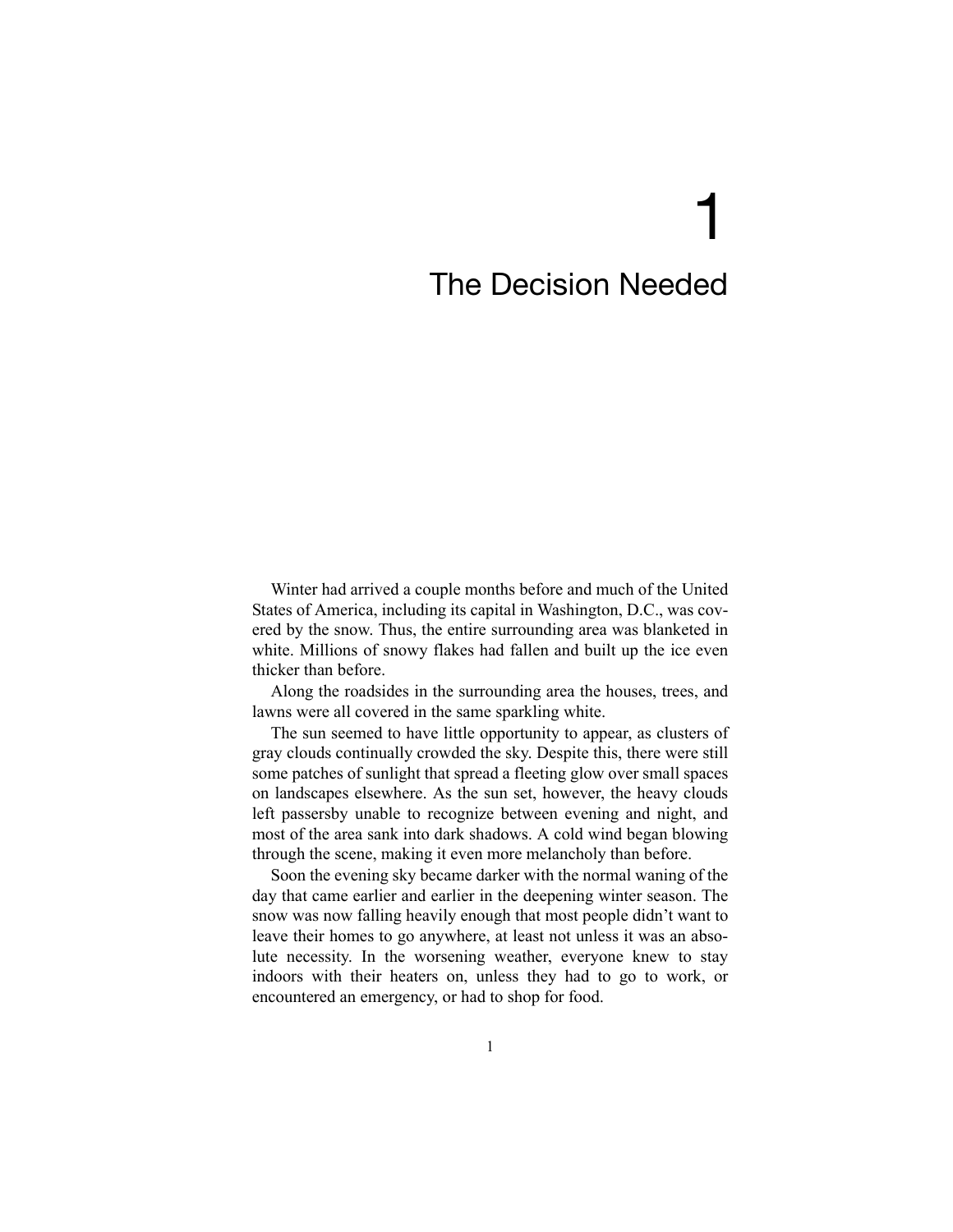#### § § § § § §

Throughout most of the United States the living standard is the same, with few giving much thought to obtaining their daily food. There are plenty of well-stocked supermarkets in each local area, and most homes have amply stocked cupboards, so there would be little reason for concern. However, in most Asian countries people must shop for food daily. Further, most people do not have enough money to buy more food than they will eat that same day, and they certainly cannot store any in the home. Even a refrigerator or freezer would be a luxury for them.

Therefore, during times of war or when facing natural disasters, such as storms, tsunamis, and earth quakes, the residents of the Western world would still be much better off than many of the people in Asian and African countries. No matter what happens, the governments of the Western world will do the best as they can to avert disaster, as the next election will be lost if they do not.

There is yet another profoundly significant difference between non-democratic and democratic countries of the world. In the U.S., the most important place is White House. However, they don't call it a "Palace" or a "Mansion" as they do in other countries. Instead, the name "White House" has a clear meaning for this democratic country—particularly because the nation's President is living in that House only because the choice of the people allows it. Thus, the country is truly free, being governed only by the voice and consent of the people.

Such is not the case in many parts of the world. Yet, the people in countries with oppressive governments are not always aware of their oppression. For example, short-sighted people from communist nations have been blinded by the lies of propaganda from their own governments. Although they see the protection of all people in free countries, even those who oppose the government, they also see furious debates inside of Congress or Parliament, in both the lower and upper houses, and they then predict that these free countries will soon collapse. However, they are quite wrong.

Freedom of speech is the key freedom of any democratic country. It is freedom of speech that helps governments obtain more ideas, exercise greater caution, and avoid or reduce corruption. So, the free nations are stronger because of the people's voice, and everyone has the right to speak—even those who oppose the government. Anyone can openly protest whatever happens by writing to a newspaper, or by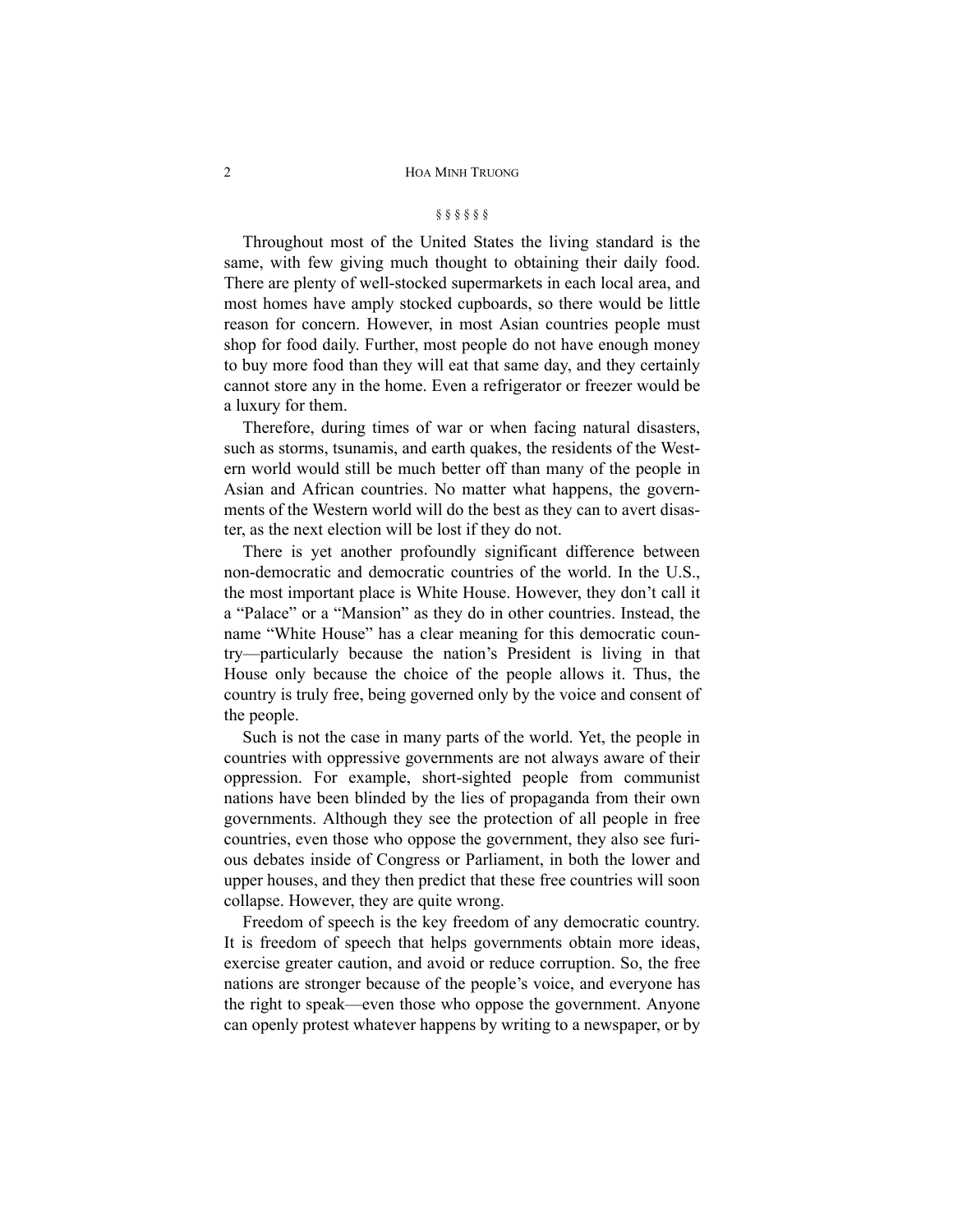airing their views on the internet, or by speaking on radio or television. Because the power in government often changes between the main political parties, the party with the best policy to take care of the people will be credited by the people in the next election.

But in dictatorial regimes, such as those in the communist nations of China, Vietnam, and Russia, the government is formed by the communist party without the voice of the people. Consequently, they don't care about the lives of the people. When a natural disaster occurs, most people have to suffer considerably more hardship, as the government does little or nothing to help them. In some communist countries the government leaders will even reduce or otherwise limit the distribution of foreign aid received for the people, in order to transfer much of it into a "comrade's" pocket. In this way, the leaders of a communist regime remain happy and comfortable even when many in their country are facing hardship through natural or manmade disasters.

The leaders of countries in the Western world, and other the nongovernmental organizations, readily turn to shippers, programmers, charitable organizations, and others eager to help reduce the misery of people facing hardship throughout the world. Unfortunately, most dictatorial governments have usurped charitable organizations as private, for-profit endeavors by which to enrich their regime's members.

Amazingly, communist regimes almost always condemn free countries as "capitalistic and counter-revolutionary," and consider them to be their real enemy. However, when natural disasters or famines strike, these same communist governments often ask for "capitalist help." Yet, the "dear comrades" such as China, Russia, and other East European communist countries produce very little, beyond weapons to make war and kill people.

This is the real face of the communist world. So, any aid to a communist regime that was intended to help their people over difficulties, usually goes only earn more profit for government officials and their cronies. The people receive only a little bit of what had been made available. Yet, in spite of such help from the free world, after the difficulties have passed, there follows no "changing of the mind" for a communist regime. They simply return to their manner, "Capitalism must be annihilated," as the core of Karl Marx's teachings.

Thus, there are radical differences between communist regimes and the governments of free nations. Because of this, in large part, the living standard in democratic countries such as the United States is even less affected by weather and other events.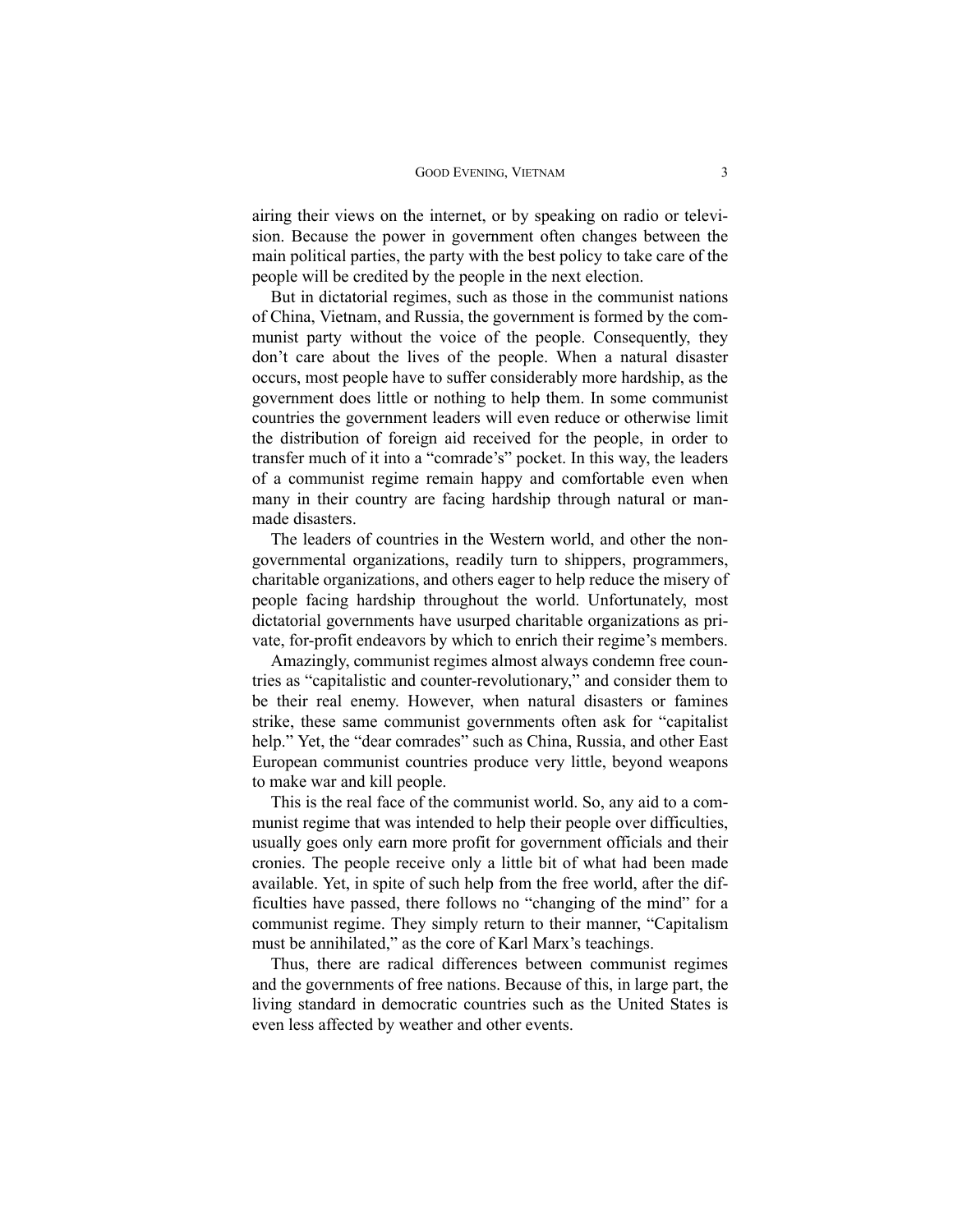#### § § § § § §

The winter snowfall had reduced the number of vehicles on the roads, even in the capital of the United States of America, though there were still some cars moving. However, most drivers took great care on the slippery highways, and of course their headlights would be used early on.

The light poles along the roadsides were just lighting up, but the lights were not able to illuminate much between each other. Even so, they were sufficiently bright to allow the drivers to see the cars ahead of them in the bad weather.

A quiet, two-storey townhouse seemed to be sleeping in its location, with its small front lawn whitened by the deepening layers of snow. Some old pine trees were becoming iced, and looked like the wax of candle melting. If there had been no light from inside the house, spreading onto the ground outside, no one would have noticed anyone inside.

In the dining room, entered via an arch under a stairway, a long table was being prepared for the last meal of day. Waiting, most of the family members were still surrounding the wood-burning heater in the family room. It had most likely been operated all day and night in order to keep the inside of the house warmed up, fighting against the chill of winter.

A medium-size of television had been switched on ceaselessly from early morning to bedtime, and there was a display of the daily programs still on the screen. It revealed the multiple shows available, including some business advertising that no one cared to watch.

The light on the ceiling illuminated most of the dining room area. At last everyone assembled around the long table covered with hot food dishes. There was a delicious aroma of roast beef, baked potatoes, and the other favorite foods. Everyone took their seats as they waited patiently, eager to eat and fill up their tummies. Actually the cold weather served to make them all even more hungry than usual, and most of the family members had also been waiting for at least half an hour for the final meal preparations to be completed.

The time finally came, and an elderly man at the head of the table stood up. The last dishes were put in placed as they all looked on with hungry expressions. The elderly man looked around the people then spoke, saying, "Now let us pray together. Join hands, please."

As short bible prayer was recited and repeated by every one present. Their heads were bowed respectfully until the prayer was ended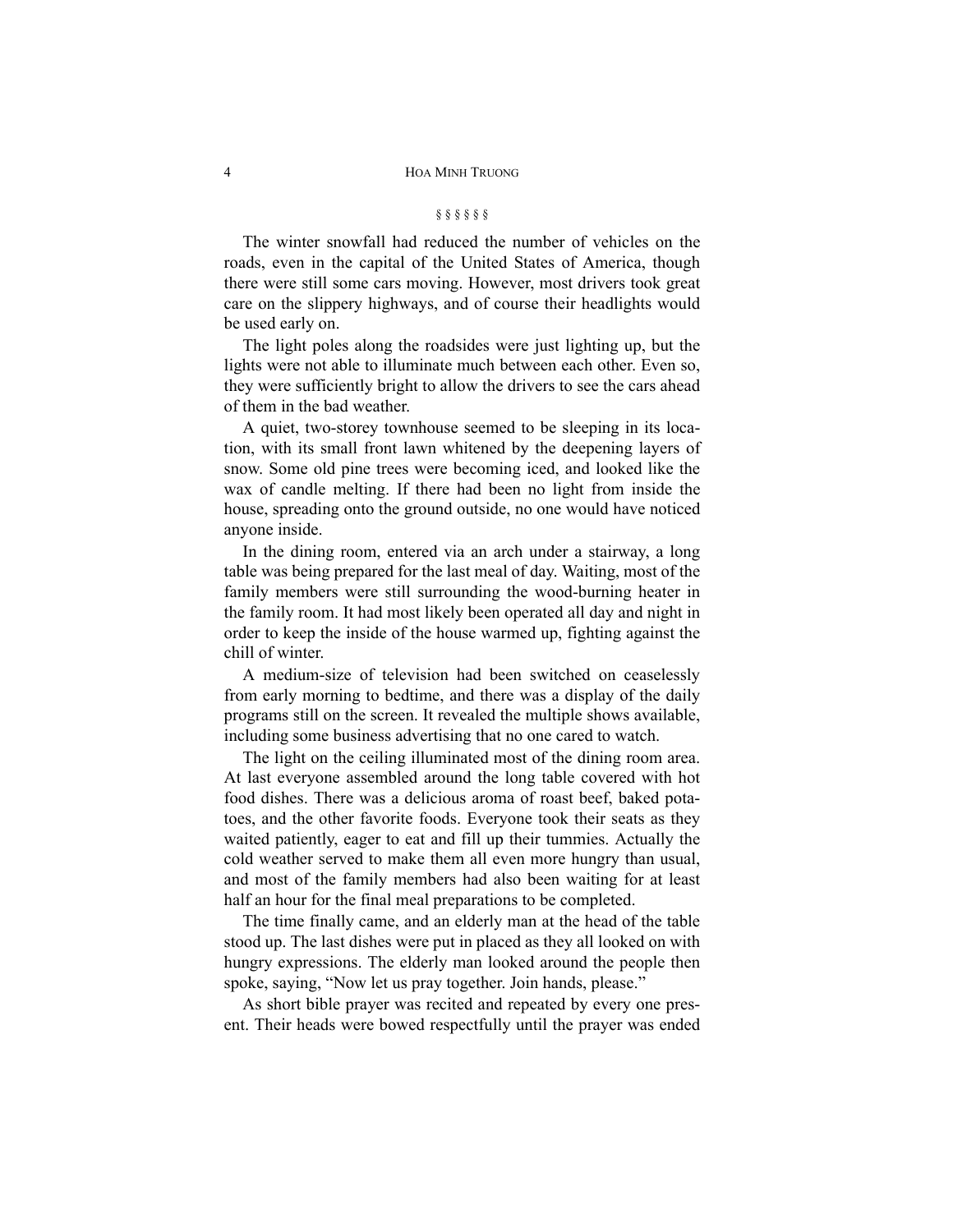by the single word, "Amen." Then everyone picked up their folk and knife, all began eating and talking quietly. Seated opposite the elderly man was an aged woman wearing a cooking dress. She had taken off her apron and joined with the family. Even so, throughout the meal she seemed to remain busy, often looking around the table and refilling food in the dishes as they were emptied or providing drinks for everyone as needed.

Soon the glow of headlights appeared at the front window, and an engine's sounds stopped. Everyone noticed and began to mention it, even as the elderly woman smiled and told everyone in a low but happy voice, "He's come home! But it is very late, isn't it?"

The elderly man looked at a clock hanging on the wall then confirmed, "It is 8:00 p.m."

Moments later the main door opened and a young man stepped inside. Behind him entered a young girl with a black leather coat still wet from the melting snow. The young couple walked into the dining room, smiling, and the elderly woman quickly brought two more chairs to the table as she said to them, "David and Jenny, have a seat, there is plenty of warm food and we only began to eat a couple of minutes ago."

The young man named David was still a high school student. He was a tall and good looking fellow, with thick brown hair and dark eyes. Today he came home a little late, but he quickly joined the meal when invited. He sat quietly without talking, and ate slowly.

The immediate family members consisted of an elderly man named Neil, his wife, Leanne, and Julia and Fiona, who were the two younger sisters of David.

Most of the family were looking at David's face, noticing that it had changed rather strangely. It seemed abnormal, and somehow oddly affected by the alcoholic smell in the air.

He ate a little and then said to Leanne, "Mum, I'm so full. I just came from a party, and they had a lot of good food there."

His youngest sister, Fiona, a pretty fourteen year-old asked, "What was the party for?"

David smiled and replied, "My classmates held a farewell party for me, because I enlisted in the army today."

Neil looked up with surprise and said, "Oh! Why didn't you tell me about that?"

David looked at his father and responded, "Sorry Dad."

Leanne is looked anxiously from her son to her husband and back again. Her eyes were opened wide in extreme surprise. Finally she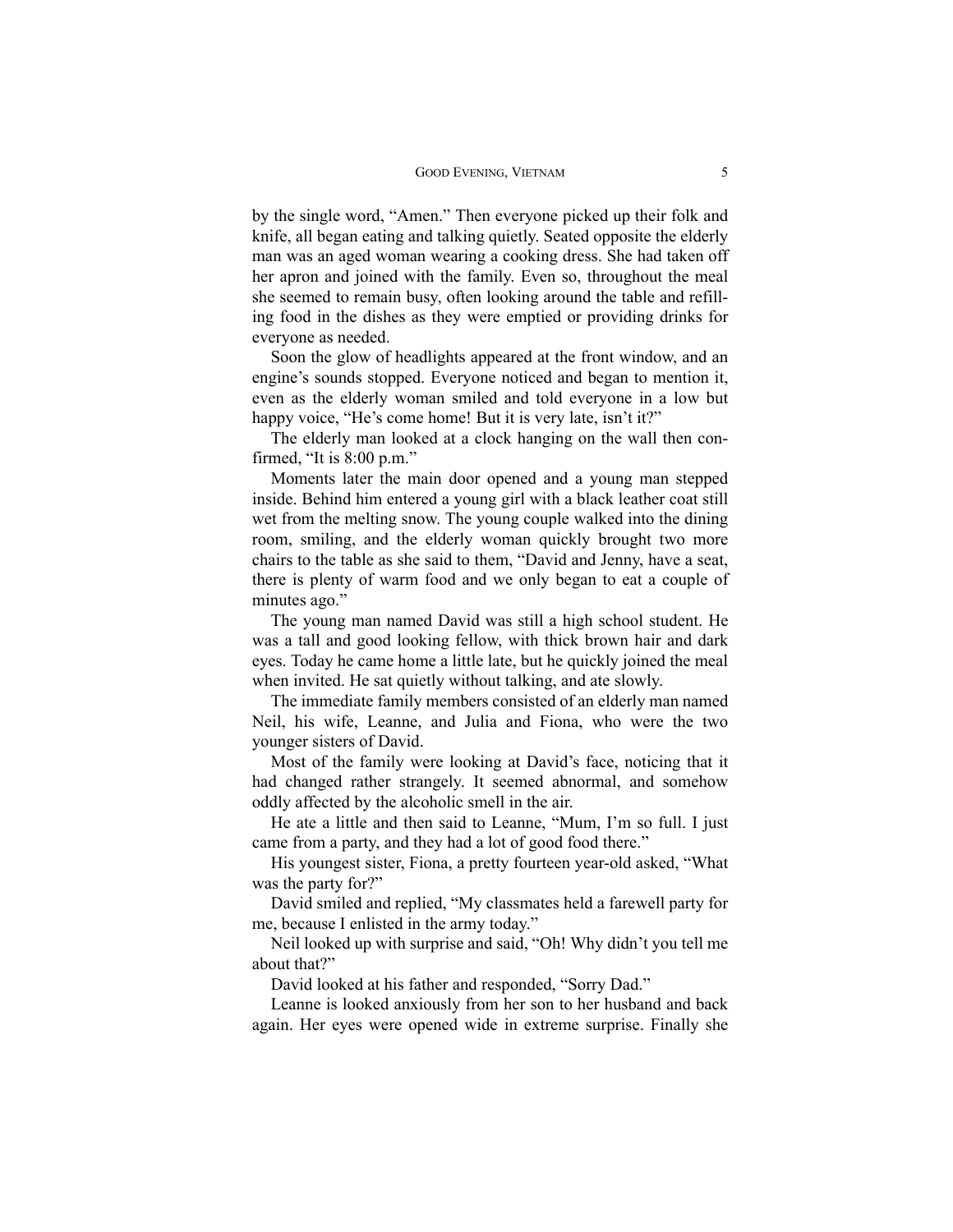said, "David, you are so young. You must continue your schooling. You have a bright future ahead of you. Please do not join the army. You need to complete your university education first. Then later you can do anything you want to."

David looked over at his mother and confidently said, "Please don't think like that, Mum. I've grown up and I'm not a baby anymore. I turned eighteen last month, so I can legally do what I want. I'm a man now, Mother, so I have to make my own decisions."

Neil shook his bald head back and forth, and then said, "No, son, you'll be sent to Vietnam if you enter the service now. It's too dangerous. I don't want you involved in this controversial war."

David smiled and said reassuringly, "I know about that, Dad, but I've made up my mind. This is what I want to do right now. I am a man, not a little boy anymore, and I have to live my own life. Now, please let me alone about it."

Leanne wasn't quite so ready to give up. She continued, saying, "But you need to attend to your studies right now. The government has a policy that allows you to continue your studies if you are enrolled in a university. Why would you want to leave school early? Your future, your life as you now know it, will change dramatically. Do you understand this, son?"

David replied firmly, "I know, Mum, but it is the duty of every U.S. citizen to serve in the armed forces. Why would anyone refuse to do their duty? So I enlisted in the army as a volunteer soldier, and I will serve our country. The majority of Americans have done their duty, and I must too. I don't like anyone calling me a coward, and avoiding military service could leave me feeling ashamed of myself.

Julia finally spoke up and said to her elder brother, "No, David, your future is only just now opening up. You're among the top students at your senior high school, and you're already eligible for entrance to a university! I hope you'll change your mind. Please don't involve yourself in the Vietnam War, or in any war in the world for that matter. It's not your concern, David. It's the government's job or, actually, the politicians."

David responded strongly but firmly, saying, "Don't oppose my decision, please, Julia. When our country calls, and when the world needs our hand to fight for freedom and democracy, how can I refuse? I have to contribute something for peace in this world. You do understand, don't you?"

"But Vietnam is so far away," Fiona replied. "It's a strange place and a small land far away on the other side of the Pacific Ocean.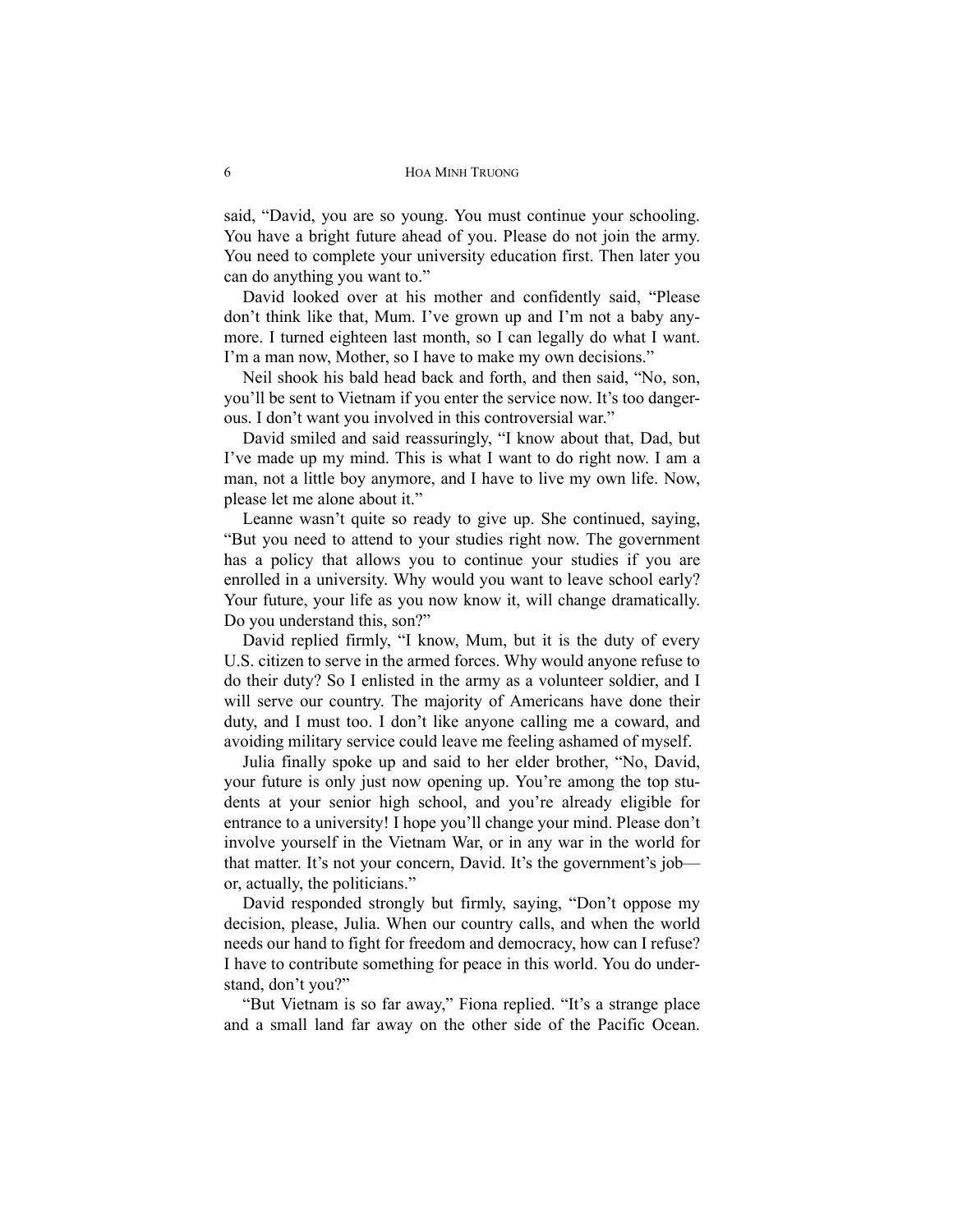There's not even any United States territory there. Actually, Vietnam is dangerous place. I already know that many U.S. soldiers have been killed, or are at least missing in action there. I just don't want you involved in an unjust war. Do you understand what I'm trying say?"

Neil nodded his head in agreement and started to speak, but his son interrupted him.

"Dad, I'm sorry," David said, "but I think if we don't fight today, then very soon the communists will invade our own land. If they ever do, they'll set up huge prison camps and massacre people *en masse* without any reason. In particular, they'll be looking for property owners, or anyone who has even a few assets. Those people will become the main targets of the killing and confiscating of the communists." David paused and then asked, "May I ask you one question?"

"Yes, you can," Neil replied openly.

David then asked, "Why did you enlist in the U.S. army to fight against the Germans in the Second World War? Germany was located in Europe, and Japan was far away in Asia. Both places were really far from home, and neither included any U.S. territory. So, what did you really join to fight for?"

Neil abruptly replied, "You don't understand anything about the Second World War, son. If we didn't fight back, then Germany and Japan would come over here; Japan had already bombed Pearl Harbor. So we had a right to fight and protect our country before the enemy came to our shores. But today is a very different circumstance from before. The world we know has been at peace for some time, and the World Wars have long since been over. You're right, I joined the Second World War, and I'm lucky to still be alive. Lots of my fellow soldiers weren't so fortunate. No, son, I don't want you to follow in my footsteps. You are my only son, do you understand?"

David smiled and replied, "You're quite right, Dad, I am your only son. But the communist threat is even more of a danger now than at any time before. The communists are trying again to threaten the world, and the communist countries are not only greater in numbers, but they are better equipped than ever before. The Soviet Union, China, and even Cuba, are very real enemies today. If we don't fight against them there, the day will come when they will come over here. But by then, it will be late for regret."

Neil listened to his son, but he saw only a young man who, in his view, did not have enough knowledge to truly understand the world's conflicts. So he asks, "How do you know about that?"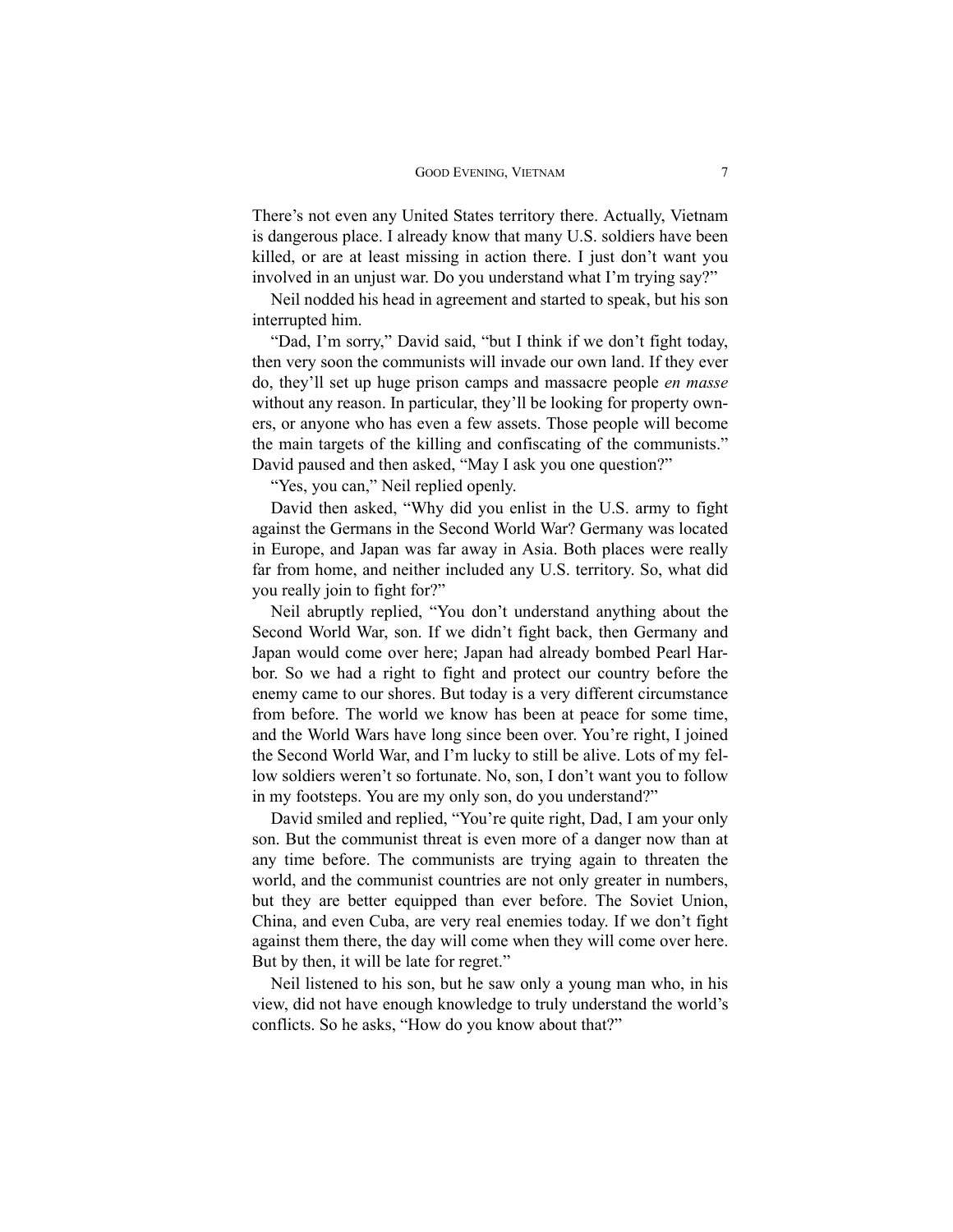David replied without any hesitation, "Dad! Do you think I'm some kind of a baby? I have read a few books in library about the communists, and even about Karl Marx and his philosophy—the folly theories of a long-term jobless man. Marx was a terribly dishonest person; he hated everybody who was richer than him. So, he designed a model of socialism that was called the "communist paradise," but it turned out to be nightmare. At the same time he was creating these theories, his close friend, Mr. Engels, who came from a wealthy family, was supporting him and covering his living expenses. Karl Marx hated rich people and saw them as his enemy, and he condemned "capitalism," which means that Karl Marx also theoretically hated Engels. But he was still willing to use the friendship to create what he wanted. Unfortunately, Karl Marx's theories were applied by Vladimir Ilyich Lenin, who gained control over the government of Russia through the 'The October Revolution of 1917.' Lenin was a crazy man, too. He, and people like him, have always wanted to transform the world from democratic governments into dictatorships. Many of these people formed small groups that became the communist parties in their various countries. They have planned to control the national economy, to dominate the minds of people, and to destroy all religion. So, today we have Mao Tse Tung in China, Ho Chi Minh in Vietnam, and Fidel Castro in Cuba. Other communists have taken over other countries in the same way. Communists are massive killers, and they manage their countries by force and policies of terrorism. The communists have become the new enemy in the world after Hitler, and they are just as barbarous, if not more so, than other enemies of the past. Can't you see that all communist regimes are the same?"

Neil asked, "What do you mean?"

David answered by asking another question, "Dad, do you know what a pirate is?"

Neil becomes somewhat upset and says, "We are discussing communism, not pirates! Are you trying to change the subject?"

David shrugged his shoulders and said, "Alright. I just wanted to tell you about the communists, that's all.

"Well, go on," Neil responded uncertainly.

David continued, saying, "Most pirates use the skull and crossed bones symbol on a black flag background. Where ever you find pirates, the symbol is the same. Well, most of the communist countries are the same too; they always use a Red flag and the symbols of a hammer and peasant knife. But they are more dangerous than pirates ever were. The communists have become well organized, and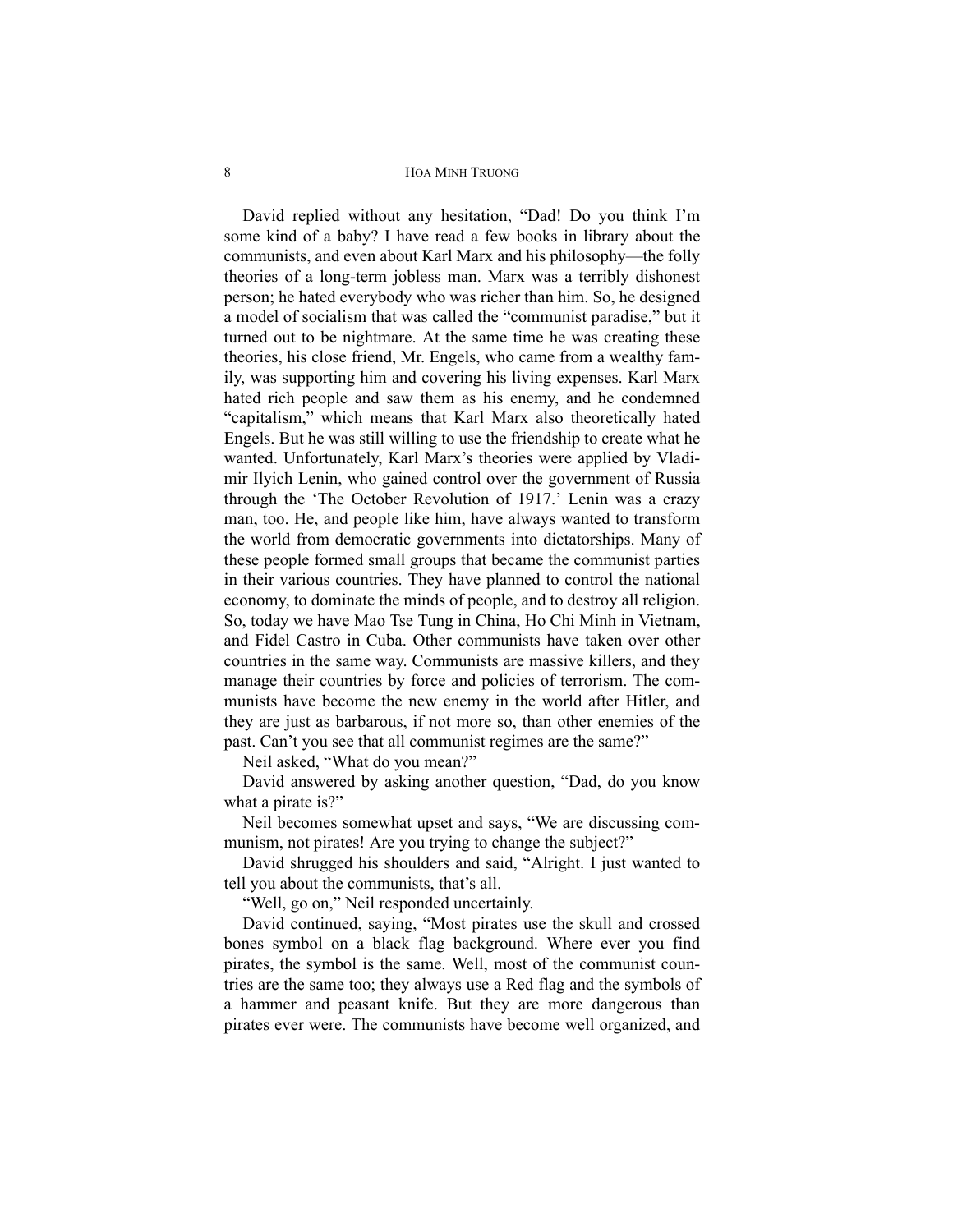they also love violence and bloodshed. They work to occupy key positions in government so they can't easily be overthrown. In this way most communist regimes rule through a fairly small group of "comrades" who are more dangerous than the Mafia. Most communist regimes have used Karl Marx's philosophies and explanations as justifications for massacres, confiscation of property, and transforming people into slaves."

Neil and Leanne were initially shocked by David's decision, but after listening David speak about the communists, they were impressed by his knowledge. However, Julia and Fiona know nothing about the politics involved because they were so young that their minds were still limited to their school lessons. Even so, after listening to David speak they both reacted with surprise and looked at their elder brother admirably. Without thinking Julia suddenly said, "Really? I don't know much about the communists."

Fiona quickly agreed and added, "I think David's right. Germany was in Europe and Japan was in Asia, but the U.S. still had to get involved in the Second World War even though the enemies were far away. If we wait until our enemies come here, it may be too late. We must stop them before they come into our homeland. It is the best way to protect our homes, people's lives, and also our way of life."

David responded happily, "Fiona, you're a real smart girl! You recognized the danger of Hitler and the Japanese in Second World War, and now you can see how it applies today. The communists are even more dangerous to us than Hitler and the Japanese were back then. For example, Cuba is not far from our mainland and Mr. Fidel Castro and his communist regime are often threatening us. I remember when, during the term of President John F. Kennedy, Russia's communist leader, Mr. Nikita Khrushchev brought intercontinental missiles with atomic warheads and deployed them in Cuban territory. If President Kennedy hadn't responded with a strong enough decision, the Soviet Union would have never withdrawn those missiles. Are we really in danger? Well, just look around the world. The communists have appeared in many parts of the globe. In every case they have been massive killers and war makers. They are the real criminals in the world. So, we have to fight against this evil for peace and safety at home. Everyone hates war, but we have to crush these war makers for the sake of future peace whenever they become murderously aggressive with their neighbors who ask for our help."

Leanne deeply loved her only son. Certainly she never wanted to see him go away anywhere—not even so much as moving to another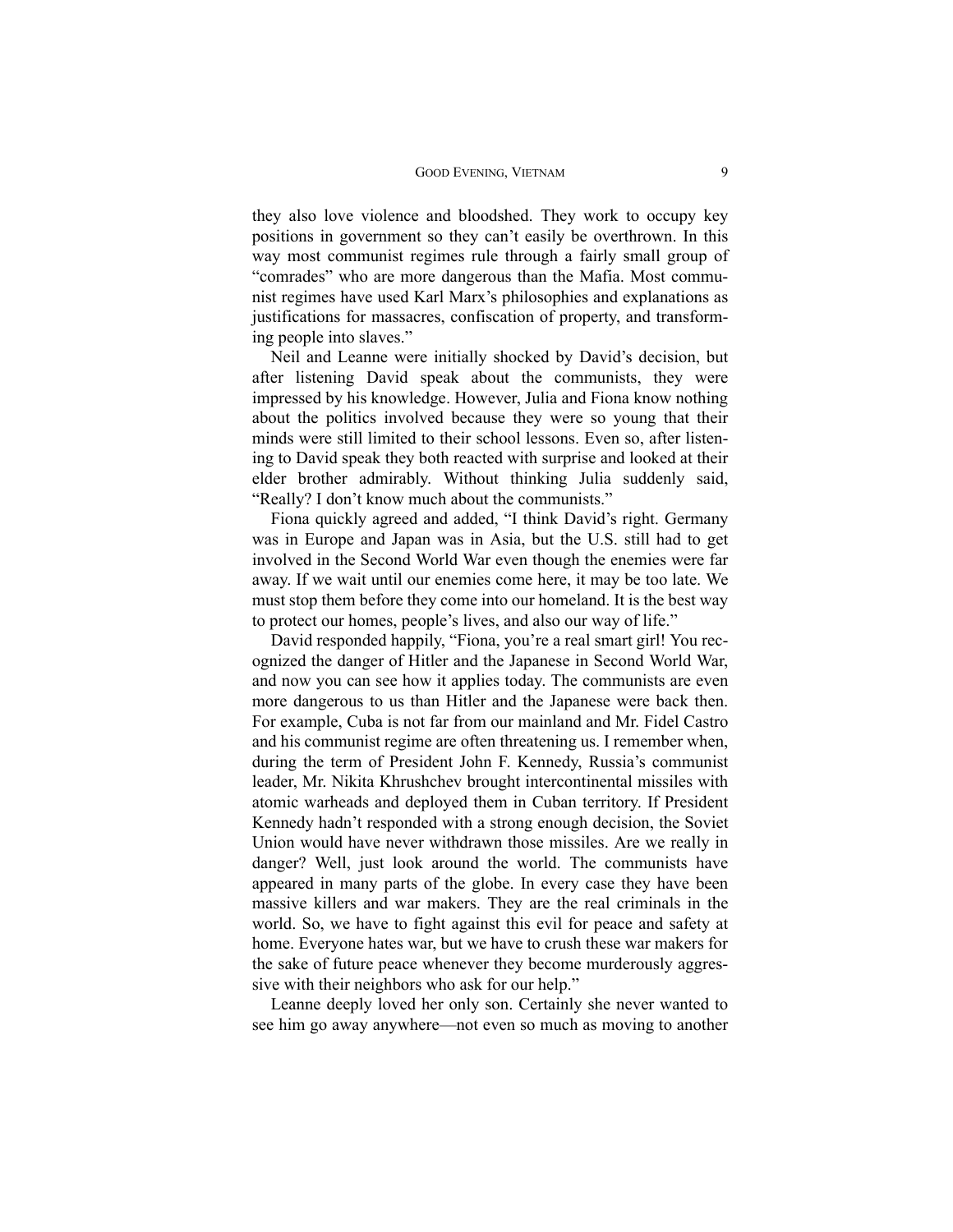state. Her hope was that one day David would become a teacher and have a wife and children. She had expected him to set up a normal life, just like anyone else. So, after hearing the news, her expression became quite serious.

However, she knew nothing about the world today, and she knew she couldn't convince David to stay home and enter a university the next year. She was an aging woman, and was always busy with homemaking tasks such as cooking, shopping, washing, and cleaning, etc. Even so, she now felt an intense desire to convince her son to change his mind, particularly as she recalled the daily television reports about the grave dangers involved in the Vietnam war.

At last Leanne looked at David and asked, "David, do you really want to leave our beloved family?"

"Not really, Mum," David replied. "I will always love our family, but I also need to grow up. I understand very well that one day I will leave our family and set up another family of my own, and become a meaningful member of society. But first I want to do something to help other people who desperately need my contribution before I do things only for myself."

David looked over at his girlfriend, Jenny. She had been very quiet since their arrival, perhaps because she didn't want to become involved in any argument with her boyfriend's family. But after David explained his views, many of the family members began glancing toward Jenny as if silently seeking her opinion.

Jenny suddenly felt very shy with everyone looking at her, even though she knew that David's family had accepted their relationship a long time ago. Their two families lived in the same suburb, and they had known each other for at least five years. David often went to Jenny's place for dinner or a party, or to join in some family activity, and just as often she accompanied him to his home. They spent their most beautiful times together during their annual school holidays, at either her place or his. Sometimes they went elsewhere in Washington, D.C., and together they shared many wonderful memories.

Leanne realized this, and knew how important assistance from Jenny could be at this difficult time. Carefully measuring the situation, she asked, "Jenny, how do you feel about David's decision?"

Jenny smiled lightly and hesitatingly replied, "I don't know yet, Leanne. It's his own decision. I only heard about it myself in the last couple days, from his friends, but I didn't believe it until I met him at a party in this evening—it was a farewell party from his schoolmates.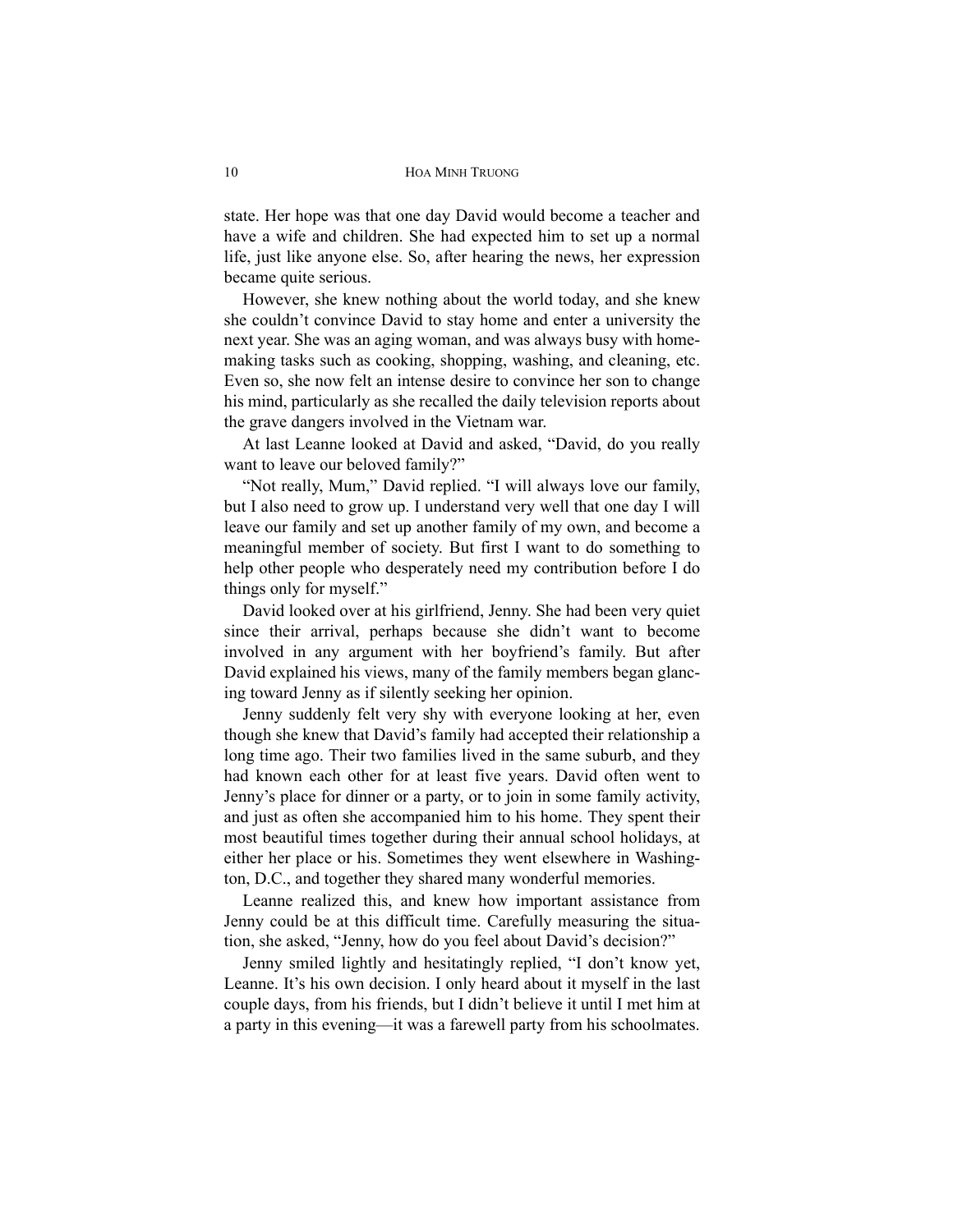However, Leanne's expression remained firm and she then said, "David, I think you ought to change your mind. I suggest that you just stay home and go to school next year. We will take care of everything for you, and I promise to do anything you need. You can just stay in our house and pay nothing, and that way you won't have to worry about living on campus or anything else. If you want a brand new car, I will purchase it for you straight away. This is my last offer.

David quickly responded, "Mum, I can't. It is my final decision. Everything has already arranged, and next week I will be going to attend the training at boot camp. I will be a G.I. soon, and I feel very proud of it. My friends have enlisted, too, and they will be there with me.

Neil said nothing, but he knew only too well the dangerous situation awaiting David if he went on to Vietnam after his military training was completed.

Leanne continued to feel hopeless and shocked, so she just looked at her son quietly.

At just that moment the television program being broadcast was interrupted with a flash news update. The lead bulletin showed a crowd of a hundred or more protestors struggling violently with the police. In the crowd, some slogans were displayed: "Stop the Vietnam war right now," and "Bring our boys home," among them. Others displayed the flag of the communist Viet Cong, with its half red-half dark blue background and yellow star at the center. Still other waived the red flags of communist North Vietnam. Clearly some of the protestors were people with left-leaning tendencies, or even pro-communist elements such as friends or comrades of the Viet Cong (VC). Indeed, in the crowd of people, there were even some protestors carrying portraits of the North Vietnamese leader Ho Chi Minh, further suggesting the possibility of pro-communist agents arranging the protest rally. The scene was very exciting, with everyone watching.

Leanne turned back to her son and said, "David, is this really what you want? To fight in a war that is widely condemned by people? Don't you see that the majority of people are protesting against the Vietnam War?

David replied without thinking, "It is just the communist and procommunist members, Mum. They set up these peace movements to distract us from doing what needs to be done. Those opposed to freedom and democracy are only the bloody communists! We cannot accept what they say. They are very dangerous people, but they are also a minority in our society. Among the more than one hundred and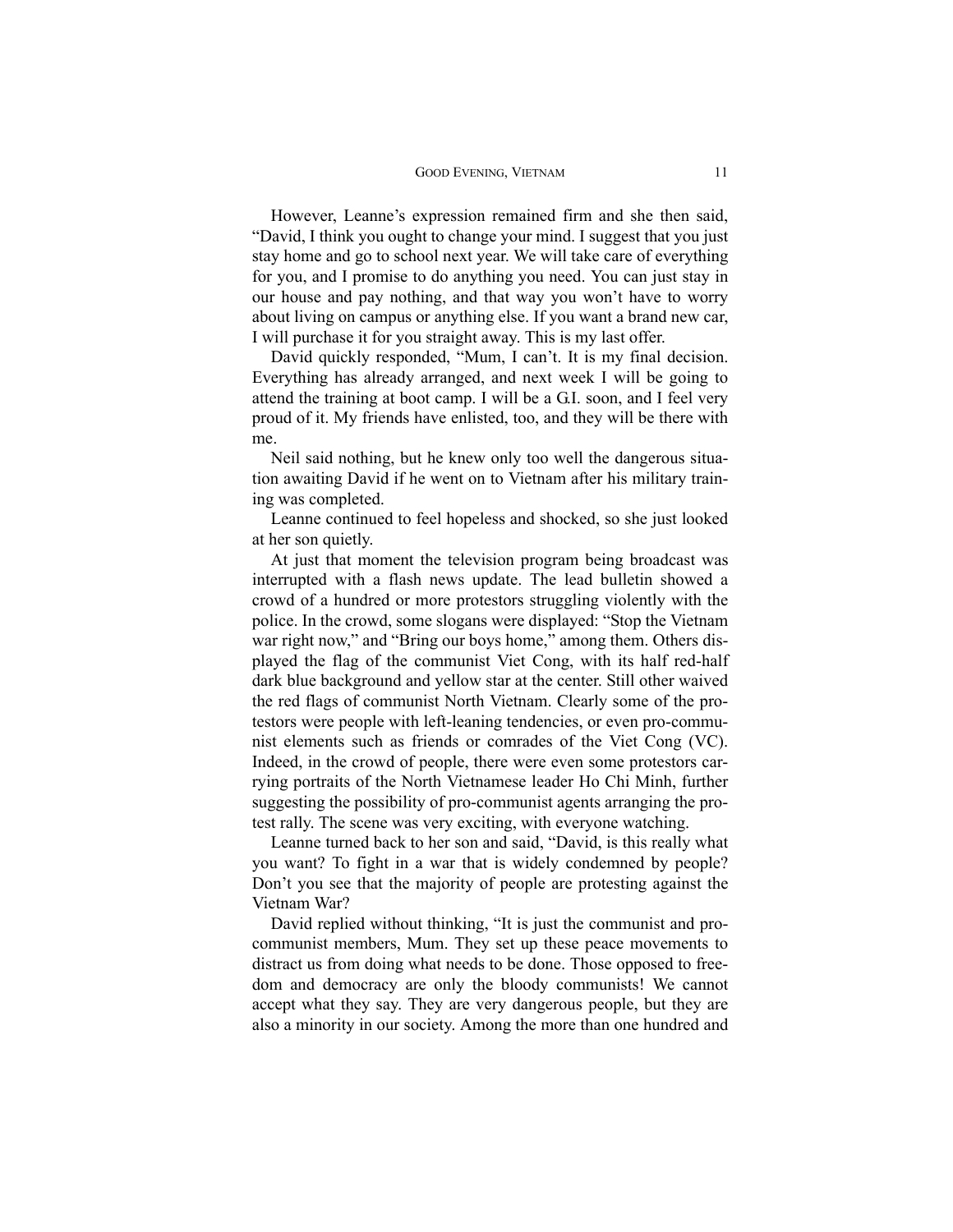seventy million Americans, there are very few willing to protest freedom in Vietnam, It is not a majority.

Neil disagreed, saying, "How can you talk like that? Look at the news!"

David answered, "Certainly I see the news. But the protestors are a minority. Besides, who are they?"

Fiona joined in, saying, "David, you are wrong. There are plenty of people gathered up there. You should watch and listen to what they have to say. Take a look, David. They are crowded around the White House, and hundreds of policemen are fighting with them. The protestors are right, they want to peace, not war at all."

David looked at his youngest sister and responded, "Fiona, you are so young and you don't know enough about it. Take a closer look at the scene. There are actually very few protestors, and they are withdrawing steadily. Look, someone was just arrested by police. Look, too, at how they dress and act. They are just rubbish people, the bastards, of all of them."

Leanne interjects, "David, the protestors are not a minority, as you say. You are not being objective or impartial, and you are just taking the government's side and ignoring the people's view."

After a pause David replied, "Mother, they are so a minority. If not, then presidents Kennedy and Johnson, and anyone else wanting to be president would lose the election by deciding to remain involved in the Vietnam War. Most of the U.S. presidents have had the right policy in Vietnam War, so they have strong support from the majority of the people. The U.S. people voted for them to protect the peace by fighting against the communists. We must either defend the peace by fighting against the evil communists, or we will eventually be destroyed by enemy and all will be lost. The U.S. people have always strongly supported our Armed Forces in the Vietnam War. It is true, freedom is at stake, and we must to open our eyes widely to realize this.

The eyes of everyone in the room remained drawn to the television screen, but David continued to explain his thoughts. "We all love peace, of course, and we also hate war. I have read some books in the library, so I know that the peace movement has around for a long time, ever since the First World War from 1914 to 1918. Then, in 1932 these peace lovers held a General Congress in the city of Amsterdam, in Holland. Their focus was to stop any war that might occur from the various conflicts in the world. However, they could not stop dictators like Hitler, Mussolini, and others. So, the Second World War began among the European nations and spread throughout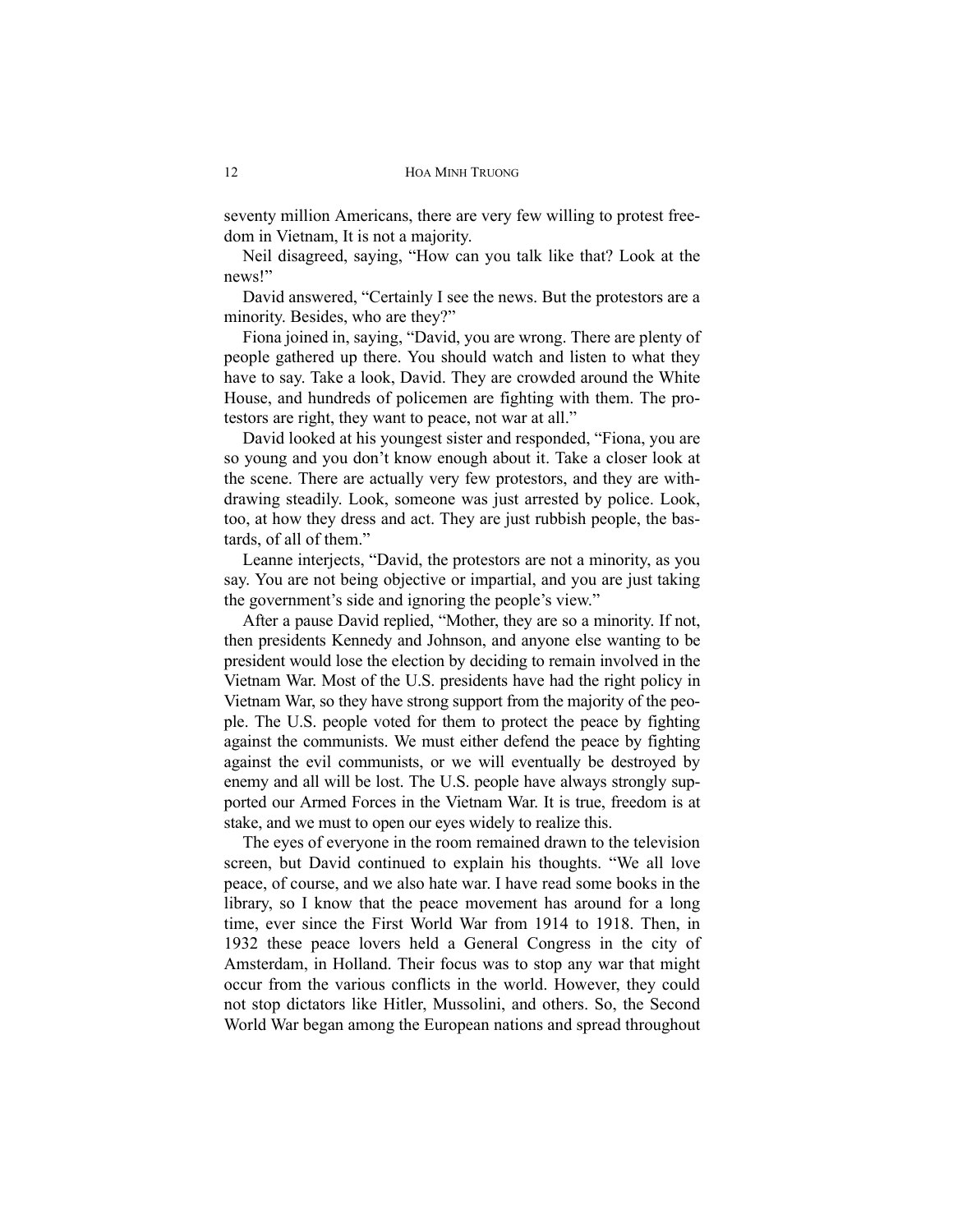the world. Today, the peace lovers are still seeking their goal. But, unfortunately, communist espionage agents from the communist world have transformed the peace movement into a tool for their own use. Today, the peace lovers are only serving communist interests. They are made up of childish people, and some left-wing politicians who act as the donkey's head. The politicians are simply using the peace movement to further their ambitions for the next election. I don't trust anything about the peace movement. They are wrong!"

As David spoke, no one raised any opposition to his opinion. Perhaps they lacked enough knowledge. Regardless, he continued, saying, "You'll notice that the peace movement is not active in the communist states, such as Russia, China and other East European nations. Clearly, this is because even those in the peace movement are not allowed to express their opinions by taking any action. No, they just continue making trouble in the democratic countries. It is unfair."

Having largely expressed his views, David grew silent.

Jenny looked around at everyone else, and then she broke the silence by saying, "I think David is right. For myself, I always hate war. But we have to fight for freedom and democracy anywhere it exists in the world. Only by doing that can we keep a lasting peace, and make sure that our own homeland stays safe. Only if the world is safe can we hope for our peace to last. We cannot live in peace if war is all around us and our homeland being threatened by evil. It looks like a fire around us now. You cannot be safe if you don't fight against the fire. My cousin has been fighting in the Vietnam War, and I met him before he enlisted in the army. We talked with him just the same as everyone here is talking with David…"

Neil interrupted Jenny to ask, "How is John?"

Jenny replied, "He's alright. He has been serving in Da Nang province. Last month I got a letter from him. He wrote to our family about the Vietnam War, but he also told us how the country is so beautiful, and that there are many good people there. Actually, they have a wonderful culture, and there are lots of lovely foods available. The people there don't like the war either, but the communists have been bringing the war from the north to destroy and terrorize those who live in the south. So, millions of lives are being threatened and put in dangerous circumstances by the communist warlord Ho Chi Minh—he is the Vietnamese communist leader. However, the 'peace movement' has launched false propaganda. They have misled the public about the Viet Cong by suggesting that they are different from the North Vietnam communists. They have had some success with this, because the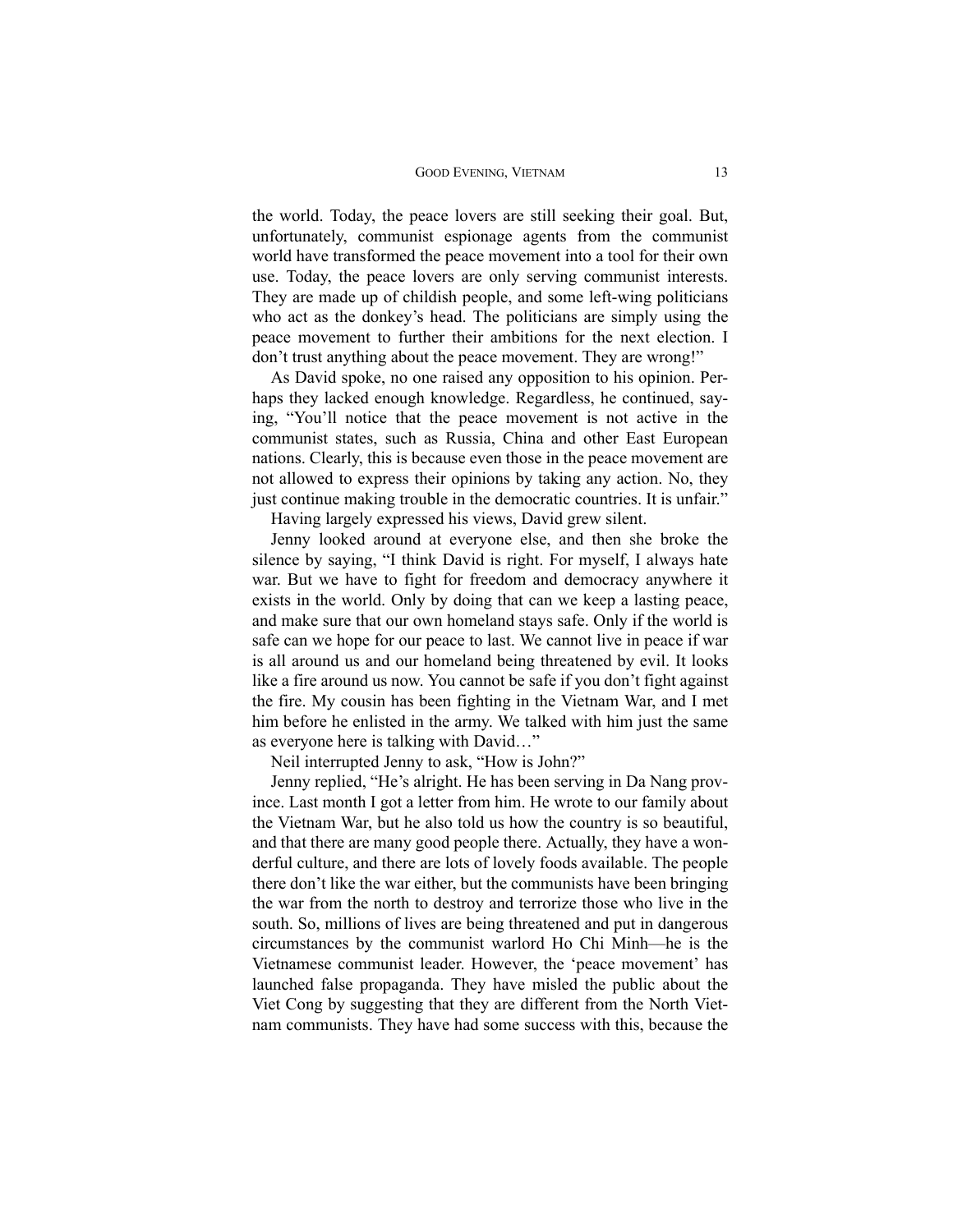Viet Cong are gorilla fighters who live in South Vietnam. In truth, the communists up north and the Viet Cong in the south are one and the same. Both are terrorists, and both use weapons that the Soviet Union, China, and East European countries have provided—AK-47 assault rifles, CKC carbines (a kind of shorter, lighter rifle), and B-40 rocket launchers, and such.

Jenny paused for a moment. Seeing that everyone was still listening, she continued, saying, "John told me about the enemy of peace today. The North Vietnam communist party, led by Ho Chi Minh, uses the name "Vietnam Worker's Party" to confuse the Vietnamese people. And it usually works. In the south, many of the people are uneducated or poorly-educated peasants, and most live in rural areas. There they know nothing about the communists—not even Karl Marx or Vladimir Lenin or the so-called "Marxist-Leninist philosophy." Not knowing any better, they just join the guerilla troops for the promise of a better standard of living or a high position in society if the communists win the war. In this way uneducated peasants have joined the Viet Cong in carrying out orders from high ranking leaders to conduct terrorism against innocent people."

Nodding, David adds, "When the communists moved into South Vietnam, they used yet another name, "The Vietnam People's Revolution Party." Under that new name they convinced the peasants in South Vietnam to help them, because they know nothing about the communists. In the typical way of communist rule, all property in the nation has been centralized into the hands of a small group—which is the communist party. But the poorly educated and the uneducated peasants don't know better, so they join the Viet Cong troops. In the communist regime people have to work very hard—much like slave laborers—and they get nothing for their work. If the communist calls themselves by their real "communist" name, even the peasants would fight against them, too."

Neil shook his head and said, "I know. The Vietnam War is very much like the Civil War that was fought long ago between the north and the south in our country. In those days, our people fought over slavery, but after they listened to the debates and recognized how wrong slavery was, support for the slave states in the south weakened and they finally stopped killing each other."

Turning to his father, David disagreed, saying, "The Vietnam war is quite different from the U.S. Civil War, Dad. Don't confuse the two."

Neil then asked, "How are they different?"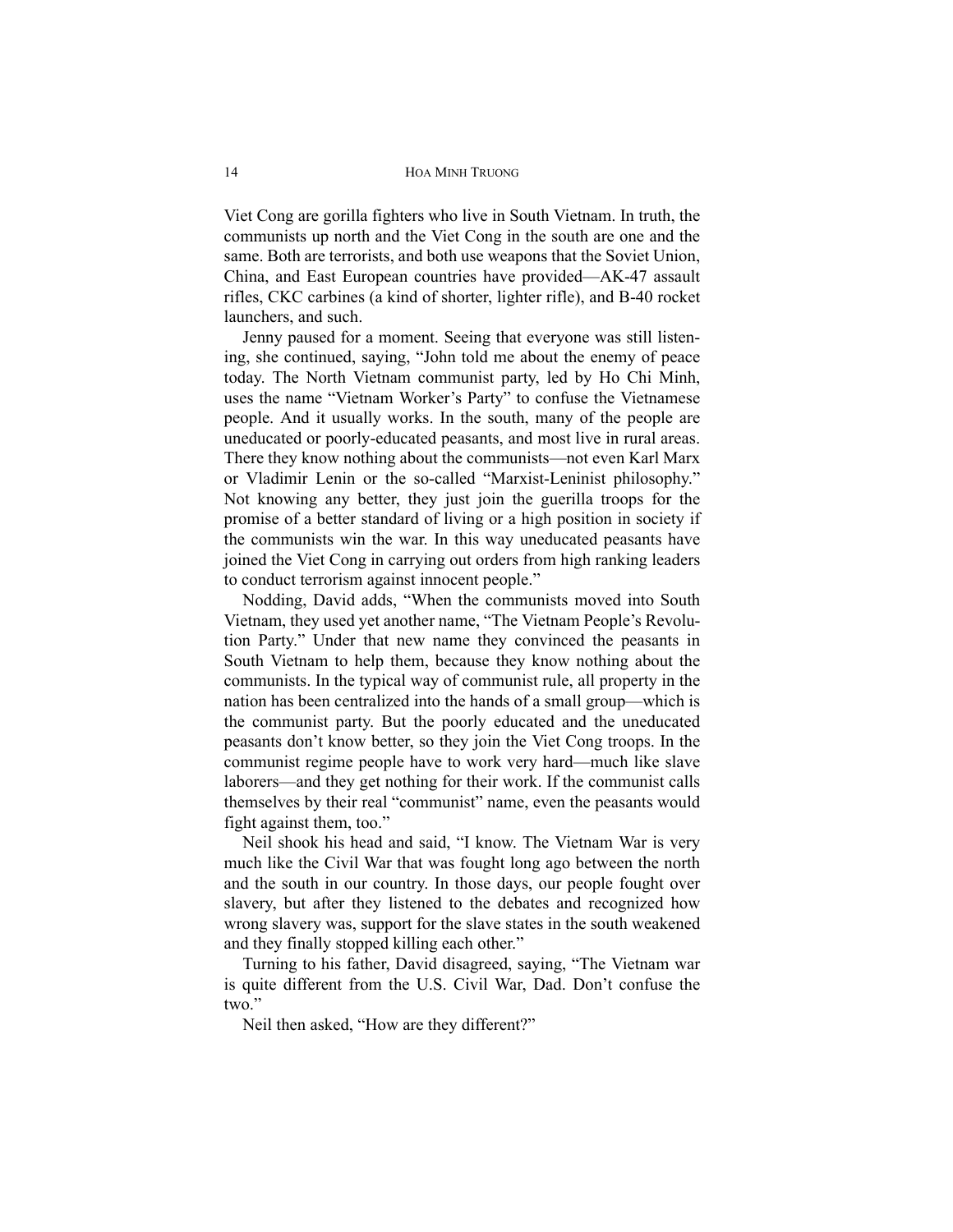David explained, "Our country had a civil war, it is true. But a Vietnam War it was not. For example, during the Civil War, our citizens were not given communist propaganda intended to cheat the world, not just our country. Further, while the 'peace movement' in Vietnam is based on propaganda and lies, the views of the North and South during the Civil War were very open, direct, and honest. Where people disagreed, they disagreed on principles, not on propaganda."

Leanne tried again to convince her son, saying, "David, you are wrong, the Vietnam war is still a civil war, because the two sides of Vietnam are fighting each other, and they are of the same ethnic background."

Julia agreed with her mother's opinion. "That is right," she said. "North Vietnam fights against the south. Let them do their own fighting for themselves. It is better that we don't get involved with them. It is not any of our business."

David glanced toward his younger sister and replied, "Julia, you don't have enough experience or learning to fully understand the Civil War, the First and Second World Wars, and the Cold War and communism to draw that conclusion. Take the Korean War, for example. Now, it is much more like the Vietnam War. So why do we accept the Korean War as necessary, but conclude that the Vietnam War is not?"

With some exasperation Julia blurted out, "But the Vietnamese are fighting against their own people. It is clearly a civil war."

David turned to his younger sister and said, "Julia, you must to learn more about world history! Your view of the world is as small as a window frame."

Neil objected, and said, "But Julia is right, and so am I."

Fiona also agreed with Neil, saying, "Dad is right."

With a strong voice David stated, "All of you know nothing about the Vietnam War, and that is a terrible mistake."

Jenny supported David, saying, "David is right. I know well what my cousin John has learned in Vietnam. Before he went there, he didn't realize what was happening, but he still went when he was drafted into the army. Once there, John didn't desert as some cowards did. He respected himself and his country. After about three months in Vietnam, he sent a letter and told us that he now understood the Vietnam War. He explained to us that it is not civil war, as some would have us believe. Instead, it is a war driven by the communist world. Through it, they are threatening whole the world, and our homeland is also one of their targets. Actually, the Vietnam communists have also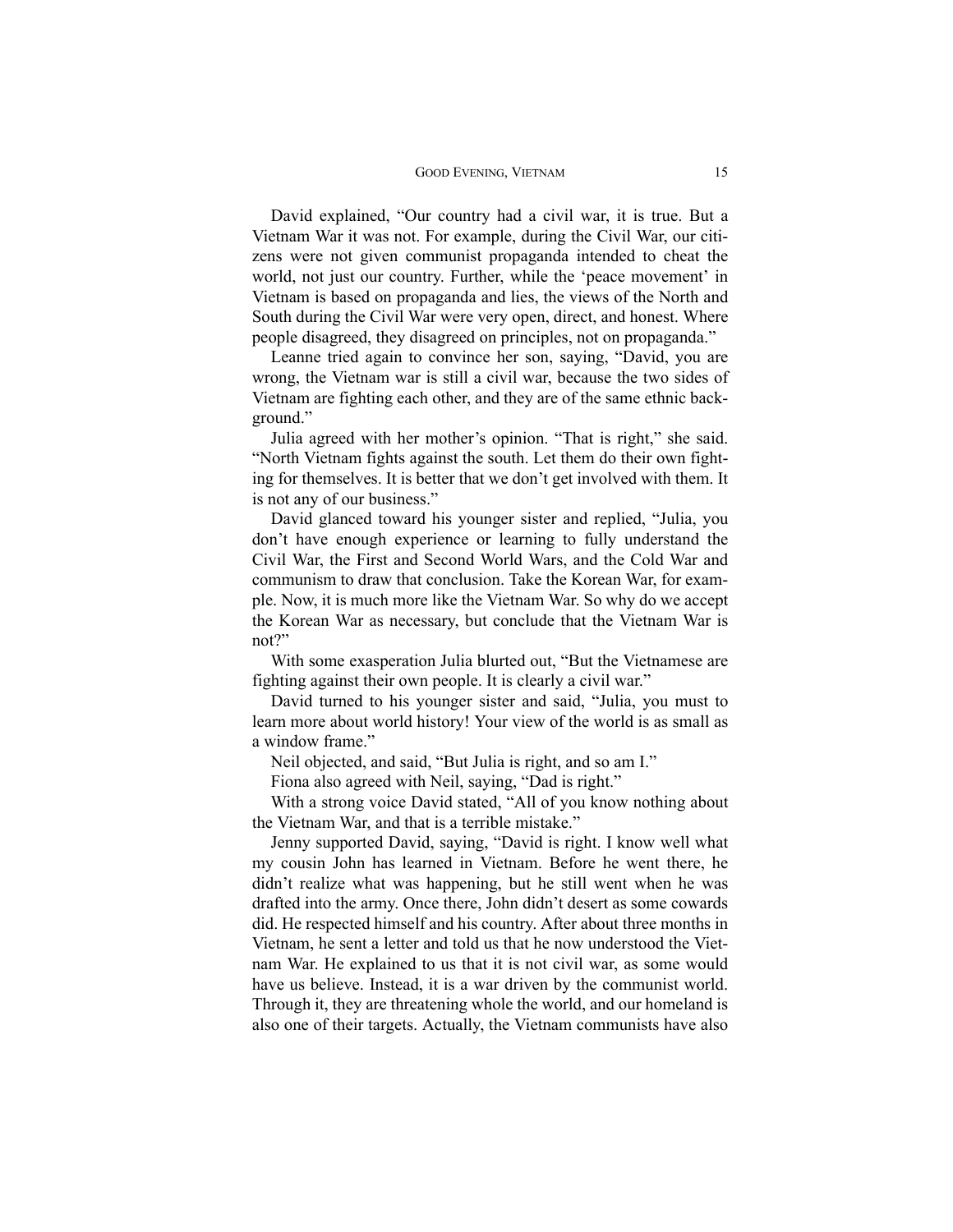launched a propaganda campaign declaring that 'the American Empire is the number one enemy of the people.' Clearly, if we do not defend ourselves, the communists could attack other countries and even us after they have successfully occupied the South Vietnam territory. Why are we so blind? We must not listen to the cowards of the peace movement! They are all liars."

Feeling somewhat defensive, Neil asks, "How do they lie?"

Jenny responded, "If you have not worked on a farm, you couldn't know of the hard work and sweat necessary to produce the grain, fruits, bread, meat, milk and vegetables that we eat. You have to do the work yourself to fully understand that. In the same way, we need to at least hear 'the work' and the suffering and hardships in Vietnam to even begin to understand what is happening there. So, let me share John's experiences with you, and then you can understand the lies."

"Jenny, do not go so far, please!" Leanne said anxiously.

Jenny looked at Leanne and said, "Oh yes! I am going to tell you everything about John's thinking since he went over there. You need to know. Before going he misunderstood the Vietnam War, but after going to Vietnam, he told my family and friends the truth from his personal experiences. He explained to us that if the communist Vietnamese from the north had not invaded, the Vietnamese people in the south would have lived in peace. This is because the South Vietnamese government is a Republic, with freedom and democracy much like anywhere else in the world. The North Vietnamese Communists, however, must obey and comply with orders from the communist empires of Russia and China. Their leader, Ho Chi Minh, accepts this because he has never been willing to give up his ambition for power. The Soviet Union, China, and the other East European communist nations continue to provide weapons to the Vietnam communists using the invasion road to the south. It is the so-called Ho Chi Minh Trail, which runs from north to South Vietnam, with much of it across the Laotian and Cambodian borders.

Astonished, Julia exclaimed, "Really!"

Jenny continued, saying, "If someone doesn't come over here who clearly understands the Vietnam War, the American people will remain ignorant of what is actually happening. In the absence of better information, they can be easily misled by the communist propaganda being spread into Western society. The enemy in our country has never revealed their real face, or the communist's hand directing them. In many cases they have hidden as the 'peace movement.' Given the communist elements inside the peace movement, many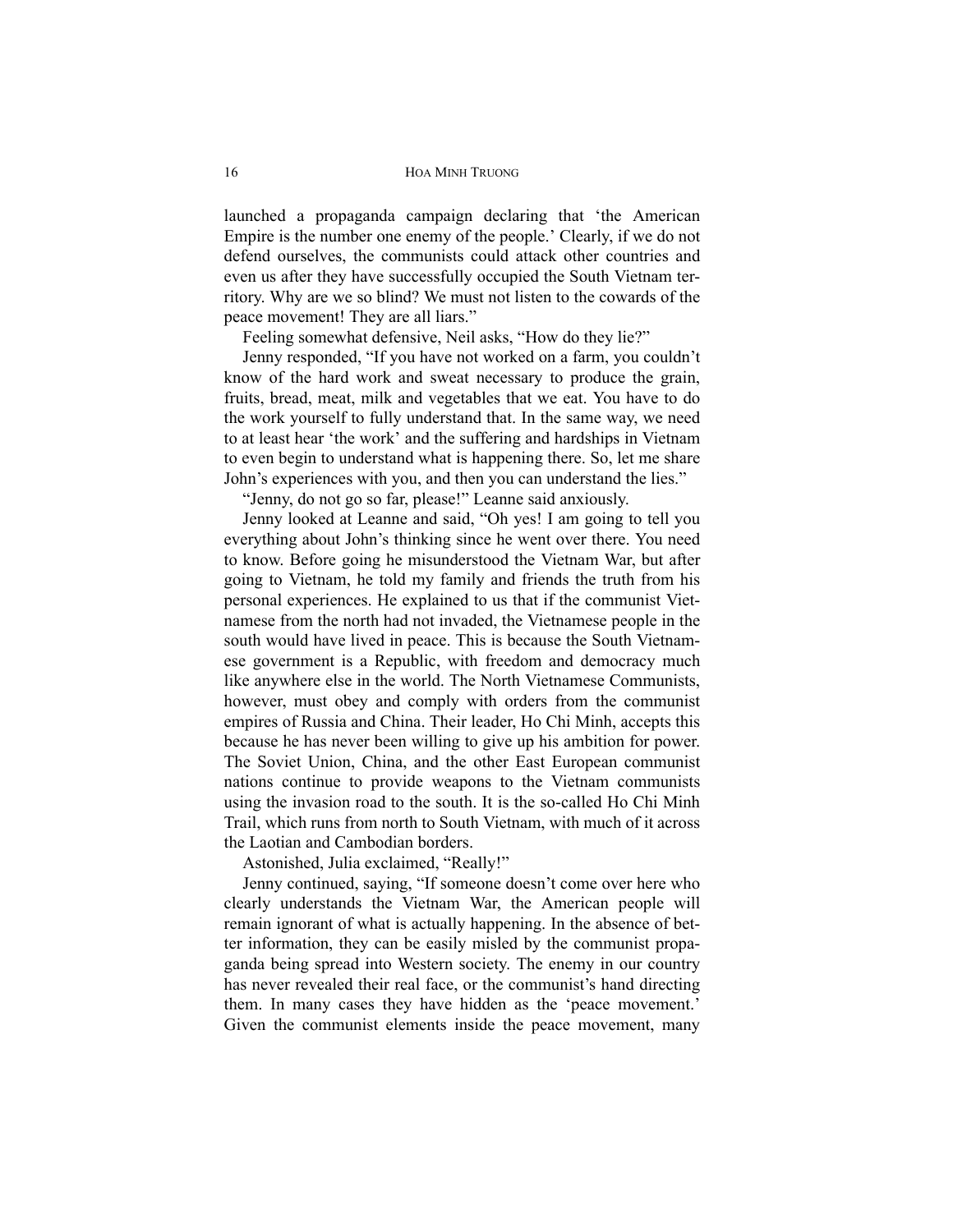may well be espionage agents. My cousin has spent time there, and he has been an eye witness to what has occurred in Vietnam. In the Second World War, if Hitler hadn't attacked other European countries or started killing the Jews, the world would never have gone to war. The Vietnam War is the same. If the communists didn't make the war, we would not have become involved.

At this point Julia asked, "I've heard people talk about the 'Ho Chi Minh Trail,' but what exactly is it?"

Neil answered this question. Drawing from his limited knowledge he said, "It is just a long road, like one of our highways."

Jenny shook her head and clarified, saying, "The Ho Chi Minh Trail is not like any highway in our country, neither is it like a road in a town or between cities. The Ho Chi Minh Trail has not become famous because of its size, but because members of the media have referred to it nearly every day on television, in newspapers, and on the radio.

David confirmed this, saying, "I've heard of the Ho Chi Minh's Trail, as well."

Leanne then also asked, "What is it?"

David replied, "Well, from the books I read in the library, the Ho Chi Minh Trail is collection of paths, roads, and river routes. It is more than 2,200 kilometers long, and it crosses the borders of three countries: Vietnam, Laos and Cambodia. It wends its way through the deep jungle, and on into the high mountains of the Truong Son mountain range. It has become the single most important route for transportation, troop movements, and supplies for the Vietnamese communists.

Excited to learn more, Julia exclaimed, "How interesting! I never knew about that."

David continued as every one listened with rapt attention. "Parts of the Ho Chi Minh Trail have existed for centuries as trade routes in the region. After the Vietnamese war for independence against the colonial French, from 1945 to 1954, the long road was abandoned. However, in May of 1959, Ho Chi Minh ordered the creation of a special unit known as "Special Task Force 559." This task force gathered workers together to reopen and upgrade the trail. There would often be more than 100,000 laborers building and repairing that collection of roads at any given time."

Surprised, Leanne exclaimed, "Really!"

David continued, saying, "That's right. North Vietnam really needed this network of roads to further its goals against South Viet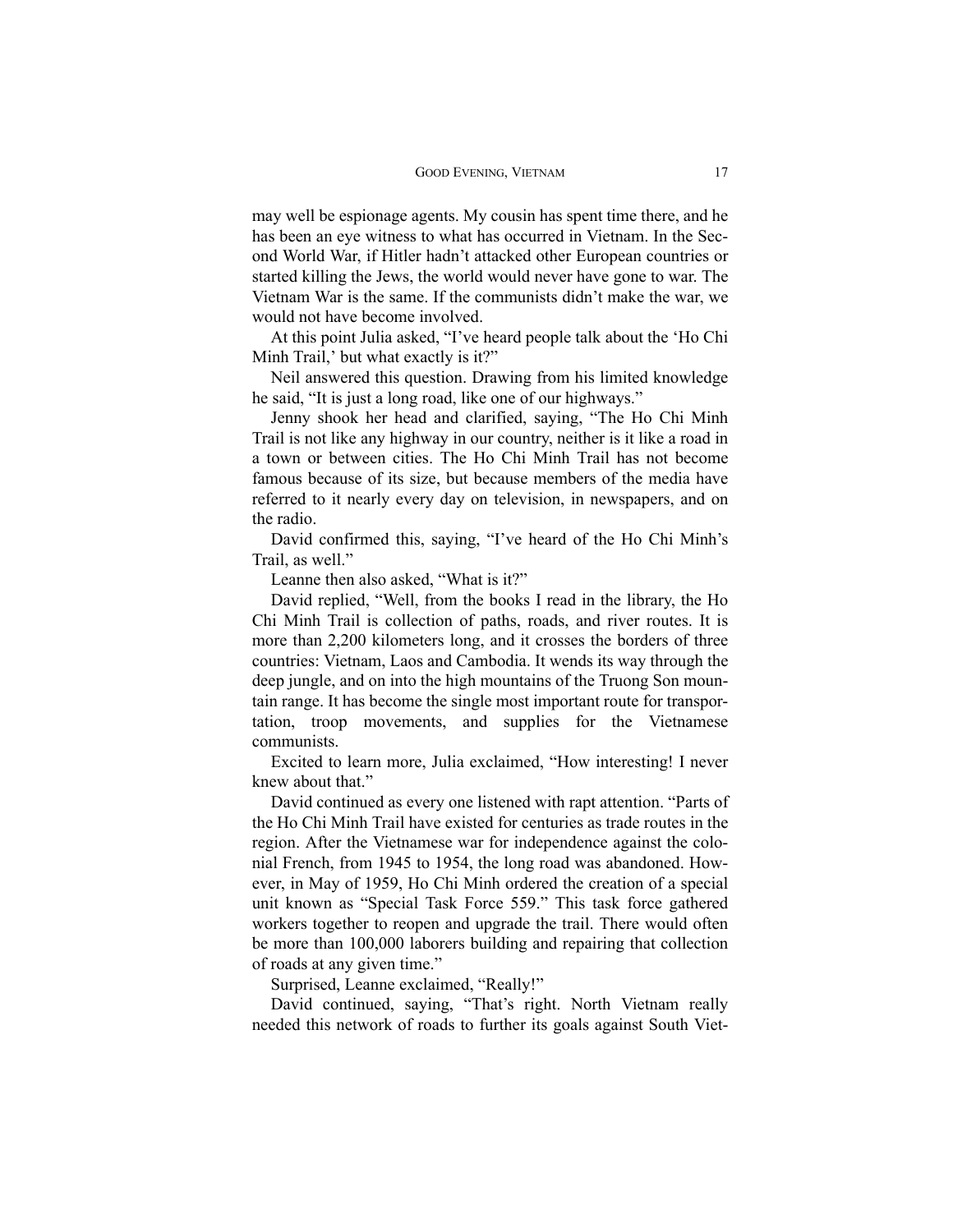nam. In 1959, the Communist Party of Vietnam, or CPV, issued a secret resolution to begin invading South Vietnam. At the same time, the CPV began denouncing the U.S. and all other allies of the South Vietnamese including Australia, South Korea, Thailand, New Zealand, the Philippines, and Taiwan. Further, Ho Chi Minh and his communist party launched the propaganda campaign of "fighting against the American Empire" long before the U.S. ever came to the aid of South Vietnam. They were simply militantly against any and every democracy in the world, and the U.S. in particular."

Now it was Neil's turn to be surprised at what David was telling them. "Really!" he exclaimed in amazement.

David nodded as he looked at his father and said, "That's right. Although we had not yet come to Vietnam, the communists already considered us an enemy; so the communists wanted to destroy our homeland and they declared war. If they could have they would have attacked us, just like when Japan bombed Pearl Harbor in August 1941. This is a lesson that we must learn."

Fiona was growing even more intrigued, and asked, "David, could you tell us more about the Ho Chi Minh trail, please? It is very interesting."

"Sure," David replied. "The Ho Chi Minh trail is a long collection of roads, paths, and waterways used to move people and supplies across the 17<sup>th</sup> Parallel that divides north and south Vietnam. The trail starts in Ben Thuy, in the Quang Binh province, and moves on through to the Mu-Gia hill. Then it crosses into Laos territory. There are two main supply bases along the road named Tchepone and Muong Nong. These bases are known only by the code numbers 611 and 613. The road winds through central Vietnamese territory and on into Cambodia. The North Vietnam communists have used the Ho Chi Minh trail to invade South Vietnam with well armed military divisions supplied with military surplus goods and weapons. All these supplies and weapons are transported by Russian-made Molotova brand trucks."

At this point Julia interrupted and asked, "Why did the Vietnam communists create two supply bases in Laotian territory?"

David explained, "If the Vietnam communists set up any base in North Vietnam, it would become a target for airplane attacks, and the world would also recognize the huge weapons and the army surplus stores being provided to the North Vietnamese by the Soviet Union, China, and the other communist countries. So, the North Vietnamese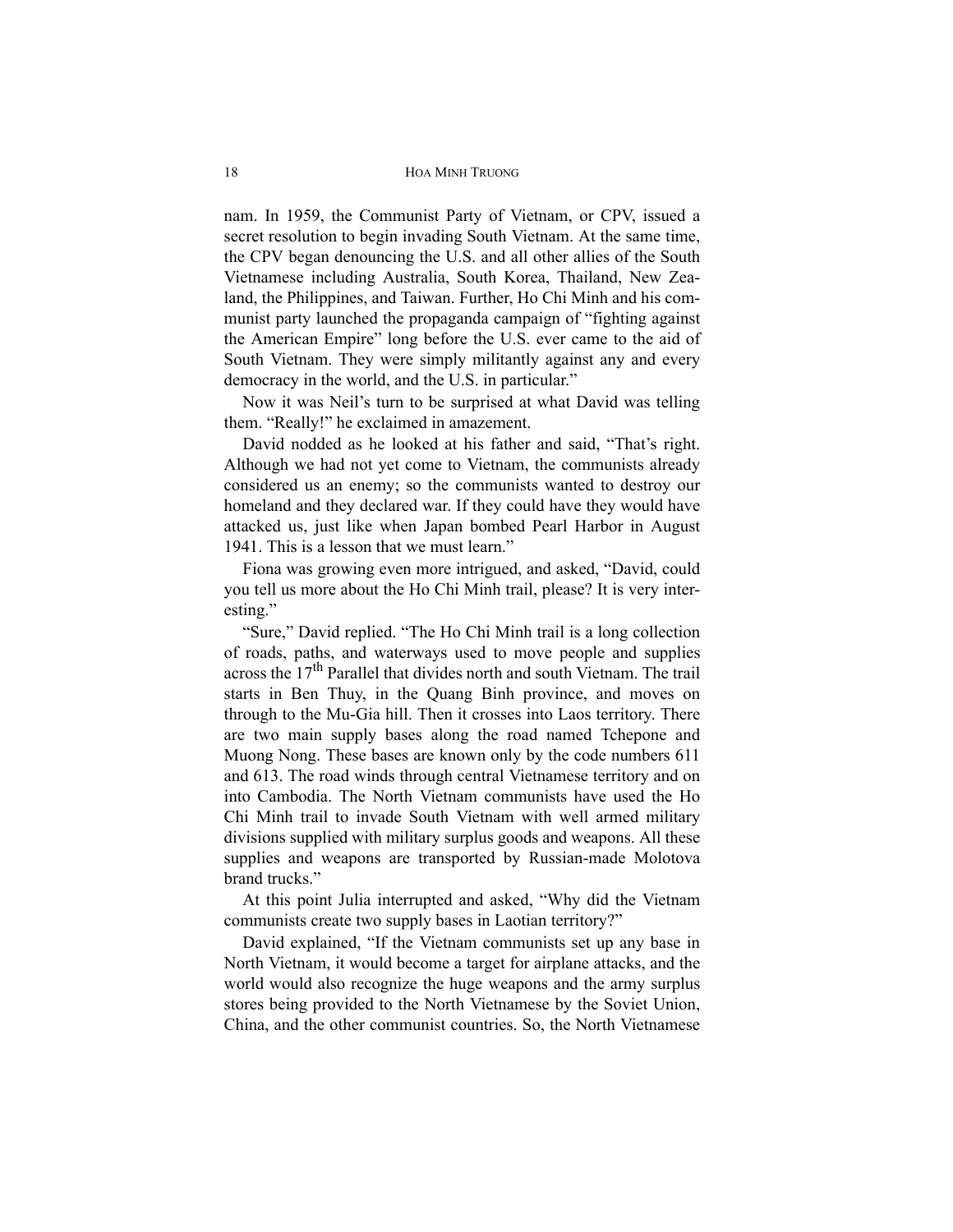communists kept these materials hidden outside of Vietnam. This was a very malicious and dishonest way to wage their war."

After hearing David's explanation Fiona and Julia didn't have any more questions, but Leanne was still hoping that her son would change his mind. Turning to face David, she said, "Anyway, I hope you will still enter a university next year. That is my final hope."

David did not intend to change his mind, but he didn't want this to be upsetting, so he did not respond directly to his mother's comment. Instead, having shared his knowledge about Ho the Chi Minh trail, he continued by saying, "I recently read a book about Vladimir Lenin in the library. He wanted to dye the whole world red and transform people into slaves. Then he wanted to take the world's riches and annihilate the intellectuals and religions of the occupied lands. The powerhungry ambitions of communism are ceaseless, so we must stop them as soon as possible. Do you want to be a slave forever? Or do you want us to live freely?"

Leanne said nothing, and instead looked down quietly.

Seeing this, Jenny continued by saying, "John was in the furious battle known as the 'Tet offensive' during Mau Than 1968. He wrote to us about the things he actually saw, and he also sent photos…"

Fiona interrupted, saying, "I heard one of my classmates say that her father had died in battle 1968, but I didn't know much about it."

Jenny replied, "I was just like you, not knowing much about the war either. But my cousin, John, has lived and fought in Vietnam, and he wrote letters and also provided photographs as hard evidence of what was happening. John told our family many things about the 'Tet Offensive,' called the 'Tet Mau Than battle of 1968' in Vietnam. 'Tet' referred to 'Tet Nguyen Dan' which is the Vietnamese New Year, and 'Mau Than' referred to the 'Year of the Monkey' as that was the Chinese zodiac designation for 1968. John particularly discussed the horrible massacre of the South Vietnamese people at that time by the North Vietnamese communist soldiers."

Leanne now looked up and said, "I heard about that, but I didn't believe it was true."

Jenny responded, "Neither did I, when I first heard of it. But when I read John's letters and saw the photographs, I cried. I wondered how the Viet Cong could do that to their people! They are all the same ethnicity, and all from the same country as well, but the Viet Cong massacred the South Vietnamese barbarously.

Neil then asked, "How?"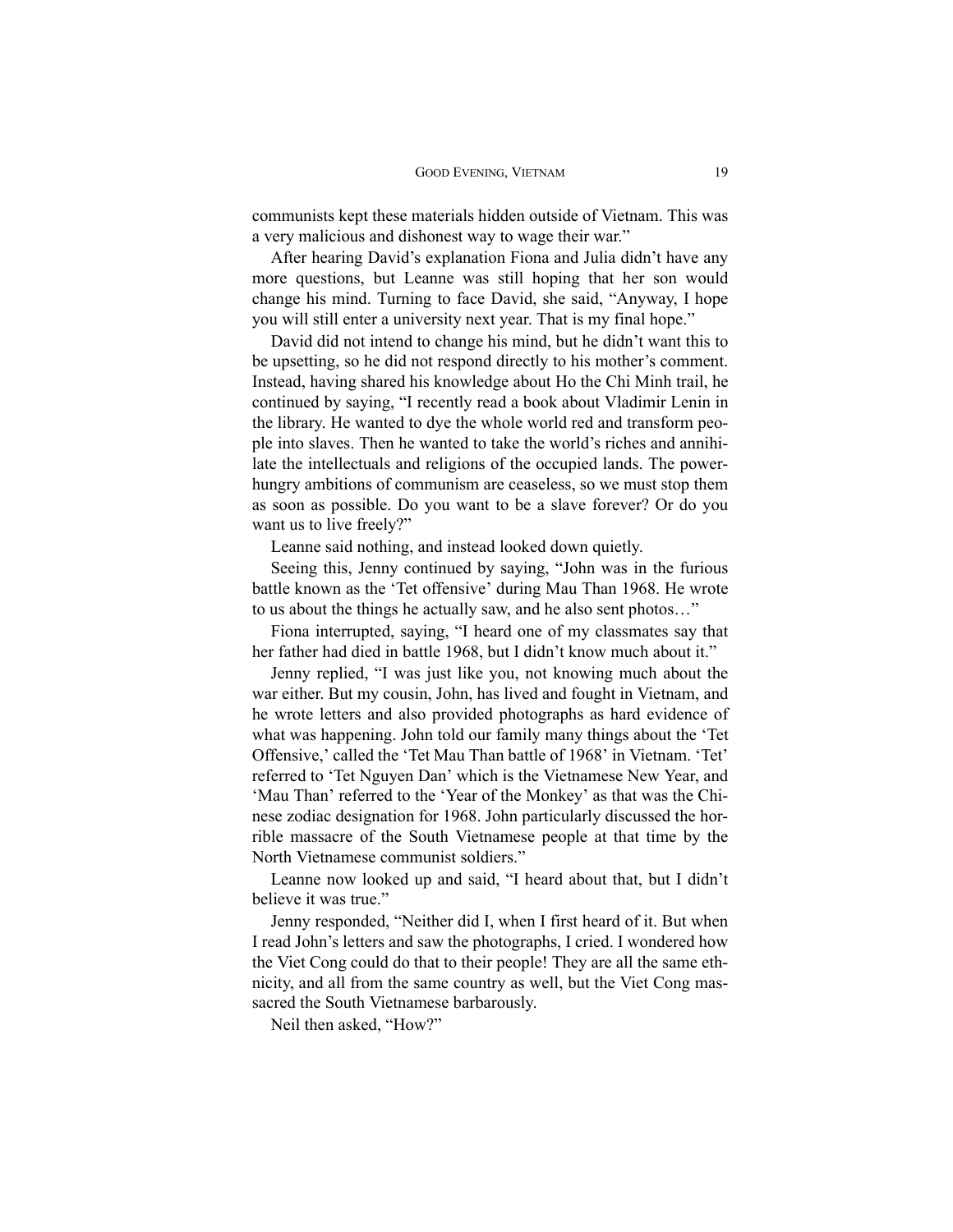Jenny continues, "In Vietnam, people love peace and they also celebrate the Lunar New Year as a sacred day, along with several other surrounding days. For them, this time is as important as Christmas Day or New Year's Eve over here. In 1968, the Vietnamese communists announced that they intended to celebrate the lunar holidays, as they had in the past; so both sides declared a two-day cease-fire order as before. However, on the first day of the new lunar year—'Tet Nguyen Dan' fell on January 31<sup>st</sup> that year—the Vietnam communists violated a cease-fire agreement, and over 80,000 troops attacked more than 100 towns and cities in South Vietnam. The armed forces used heavy artillery and armor units from the north and guerrilla forces from the south. During this time, per routine, a portion of the South Vietnam government and many army personnel were on their annual holiday. These are holy and special days for all Vietnamese people, including the Viet Cong, and it was expected that having mutually declared a cease-fire, the peace would be respected. John's unit was located at Da Nang, a city that was attacked heavily by the crowds of Viet Cong troops, as most the U.S. soldiers were also on holiday. The Vietnamese communists opened fire with their heavy artillery, firing right into army bases, government buildings, civilian houses, and even hospitals. The Army of the Republic of South Vietnam and the allied forces had to open fire in self defense. All the towns and cities were being attacked. The communist troops destroyed the homes of innocent civilians and then killed the inhabitants in cold blood."

Julia felt a wave of sadness coupled with anger, and said, "Really? How barbaric!"

Jenny continued, saying, "It was unbelievable. The communist troops occupied Hue city for 25 days, during which they killed more than four thousand civilians, and the victims' bodies were buried in mass graves around the city before the troops withdrew. John came to this place personally, and while he was there he took photographs. It was a horrible scene."

Fiona couldn't restrain her emotions any longer and exclaimed, "Those cruel communists!"

David spoke up and said, "Maybe now you can understand why I believe that the protestors who oppose the Vietnam War are either communists, or just stupid people who know nothing about the Vietnam War. They have it all wrong, and they are probably being unknowingly led by someone in the shadows—perhaps by a communist espionage agent."

Neil looked down, thinking, without saying a word.